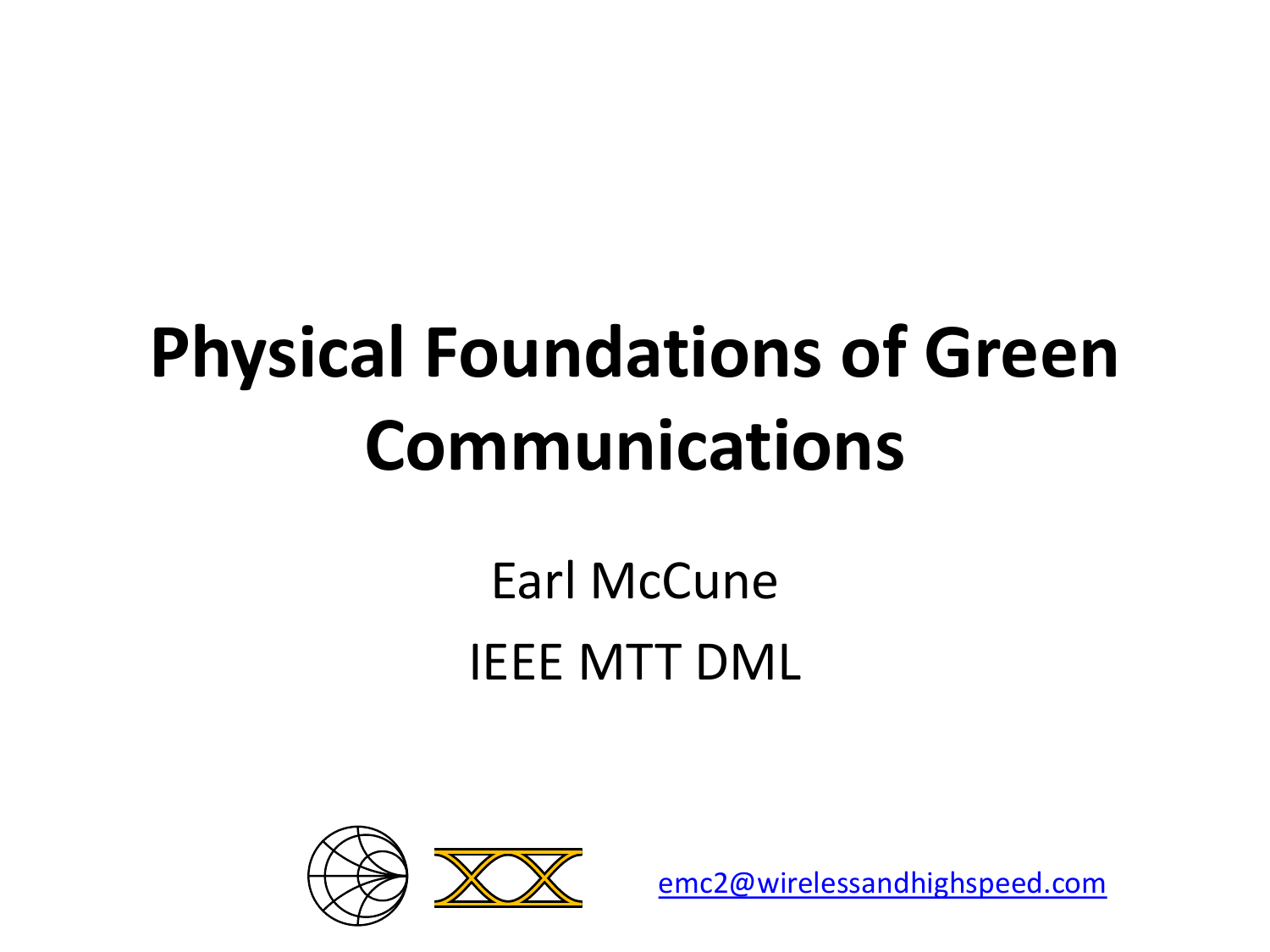# **Outline**

• **Green Communications corresponds to achieving minimum energy consumption**

Globally and jointly minimize circuit power dissipation across the entire communications subsystem

- PHY Hardware
- Signal Selection
- Protocol
- Design Criteria to maximize total efficiency

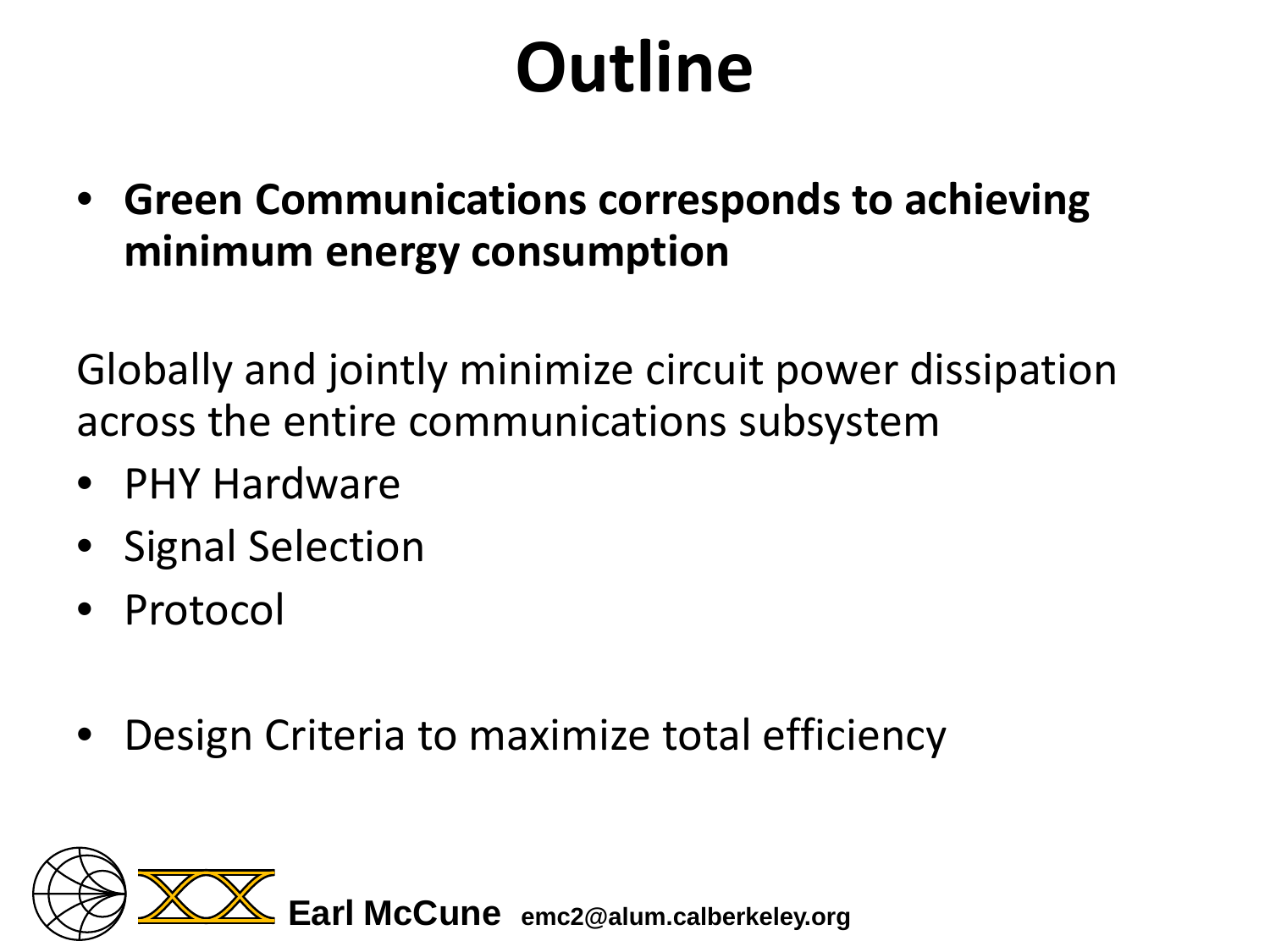## **Introduction**

• **To date, most energy efficiency optimizations are local only**

– e.g. optimize only the protocol impact

- **Actual circuit efficiency characteristics are generally not well modeled in COMSOC papers**
- **Circuit optimizations are necessary but not sufficient**
	- Transmitter, receiver, digital and analog basebands
- **Protocol and signal modulation selection are extremely important**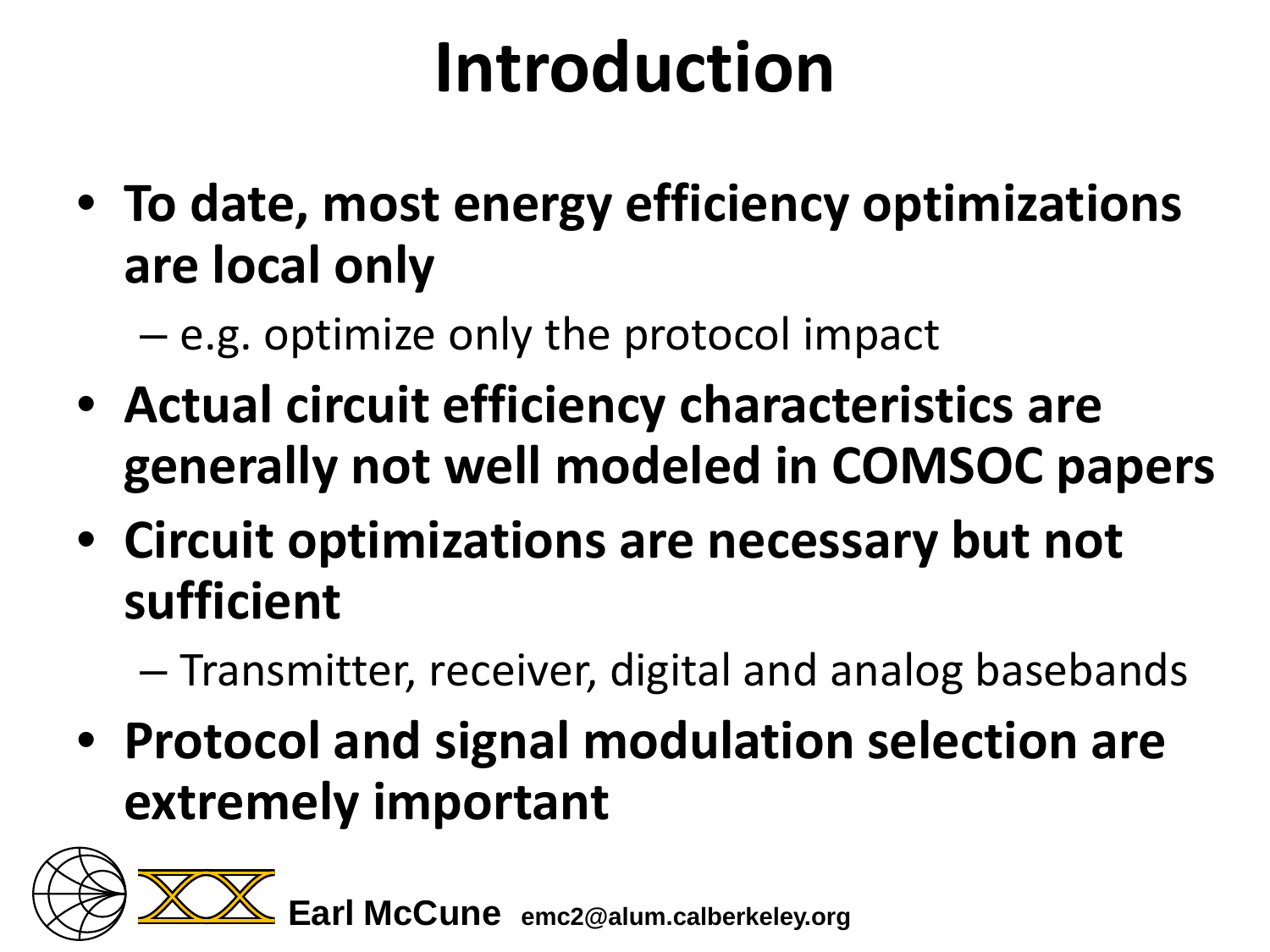# **Communications Block Diagram**



- **4 hardware blocks**
	- Transmitter, receiver, T/R management, baseband
- **Additional critical information**
	- Communication protocol
	- Signal modulation selection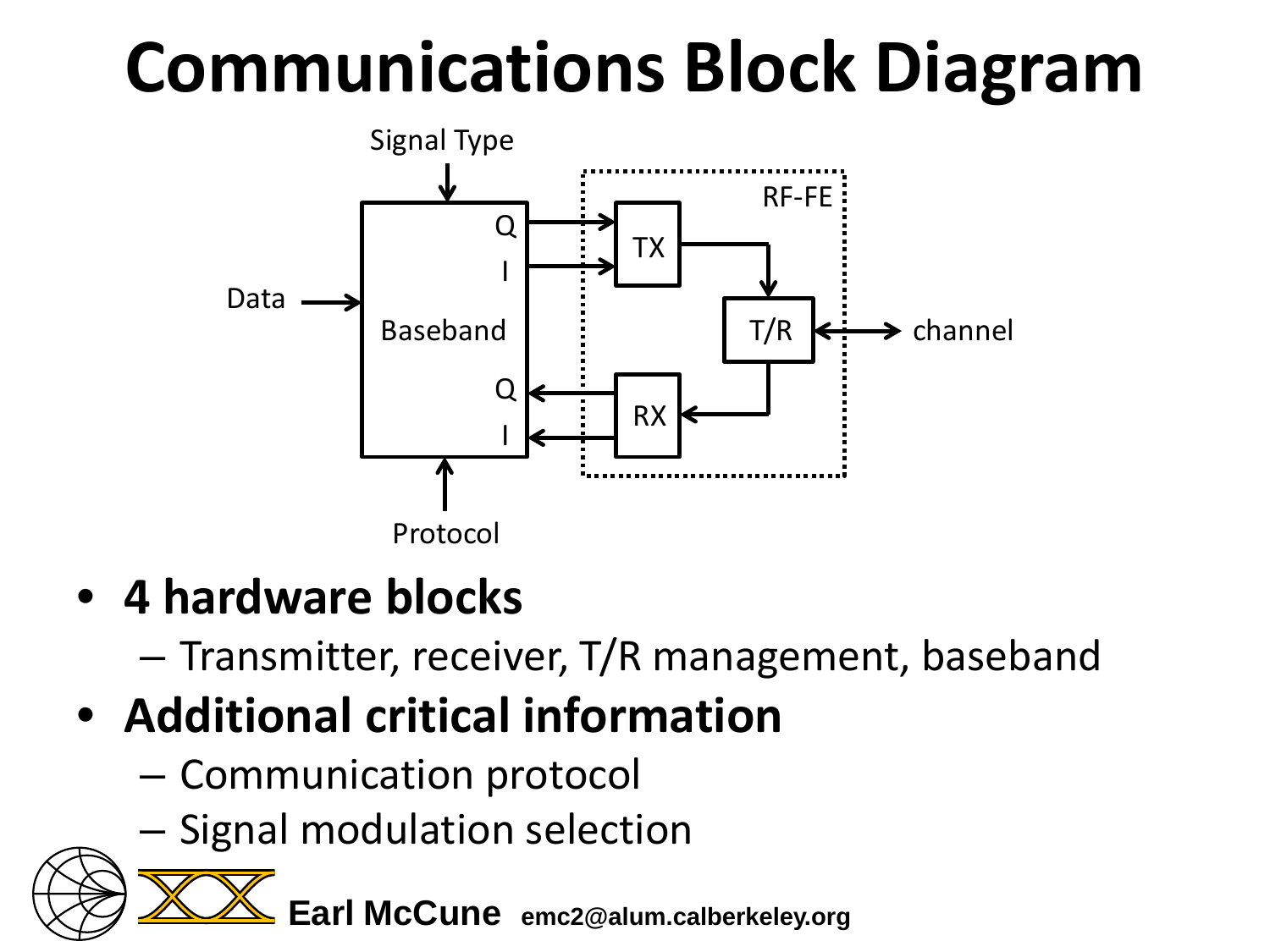# **Energy Efficiency**



- **Conservation of Power is used, instead of conservation of energy**
- **Power losses in the conversion process are dissipated as heat**
- **Objective: all input power is converted to the output signal**
- **Effective** *design criterion***: minimize total dissipated power**

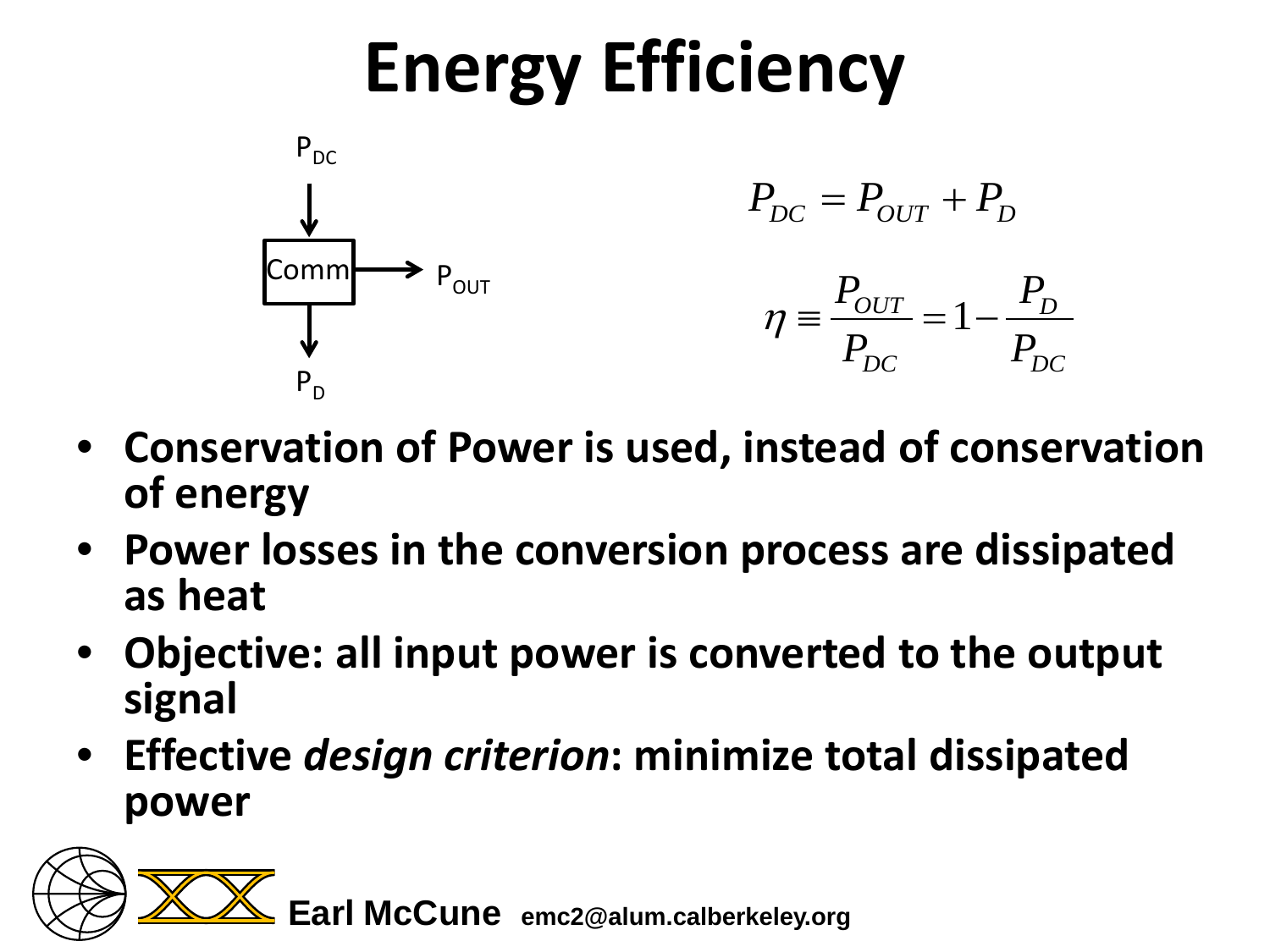# **Joint Optimization Procedure**



- **1. Identify the minimum power dissipation conditions for each circuit block**
- T/R  $\leftrightarrow$  channel 2. Assure that the signal **modulation allows these minimum power dissipations to be realized**
	- *3. Then* **optimize the protocol for minimum total power dissipation**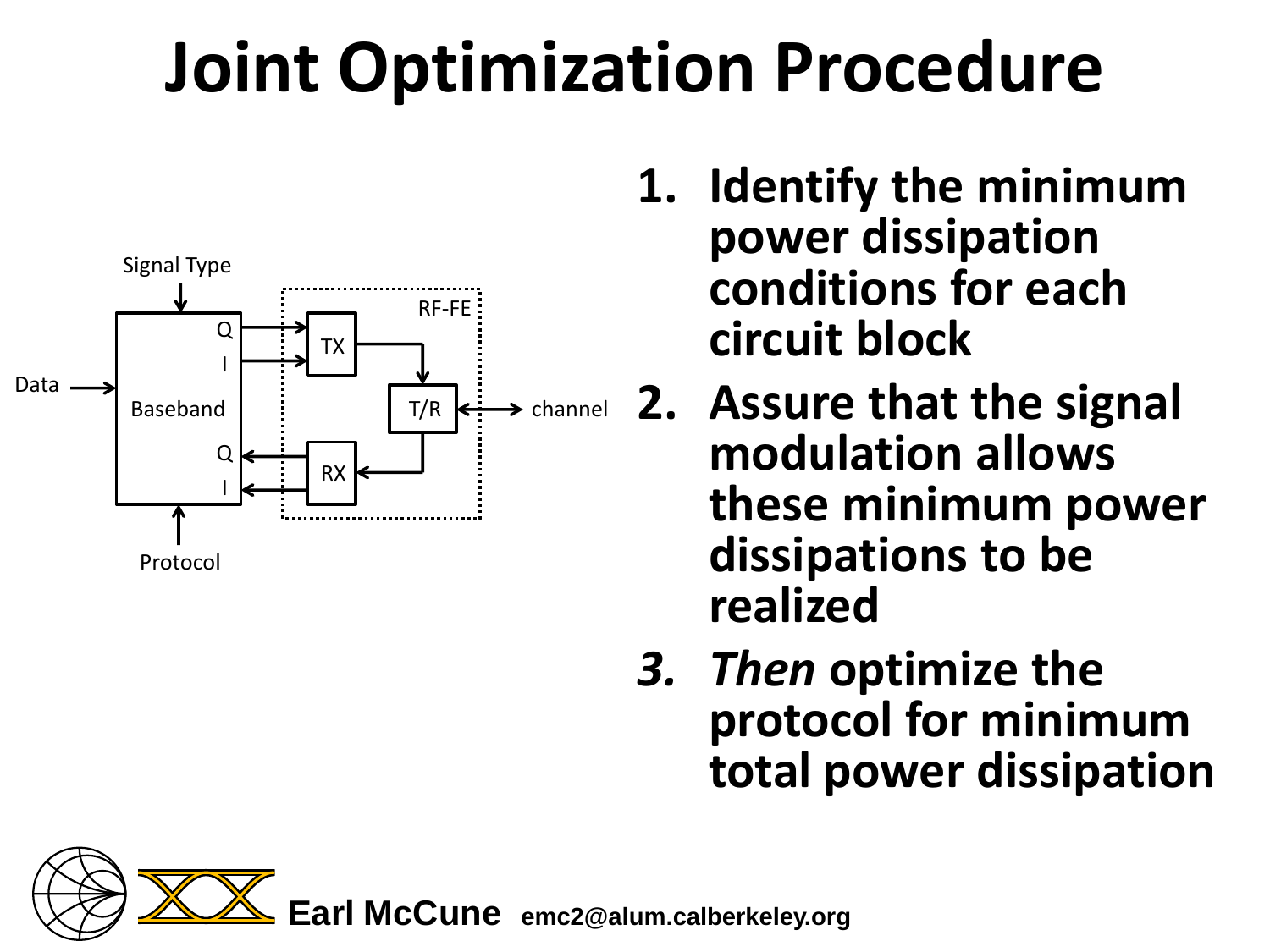#### **Circuit Blocks: TX**



- **Transmitter is traditionally the highest power consumption block**
- **Most modern communication systems require very linear transmitter circuitry**

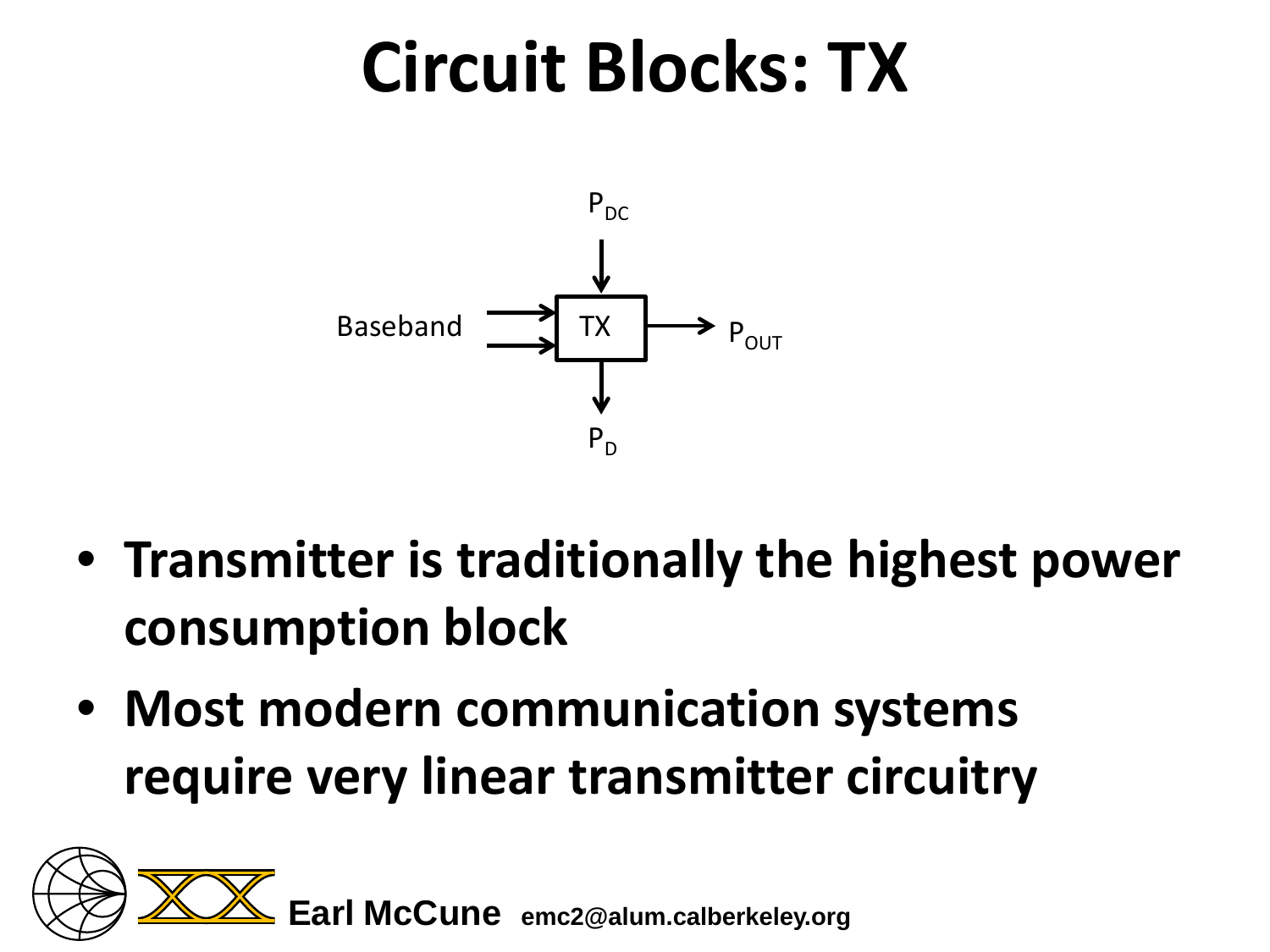# **Amplifier Power Dissipation**



- **Any transistor has finite resistance**
- **Linear amplifiers require transistor controlled current source (CCS) operation**
	- Output waveform remains above the *knee voltage*
	- **Amplifier operation requires knowing the load line**
- **Amplifier power dissipation is evaluated along the load line** 
	- intersections with constant power contours
- **Note: loadline mid-point (best linearity) is near the** *highest* **power dissipation**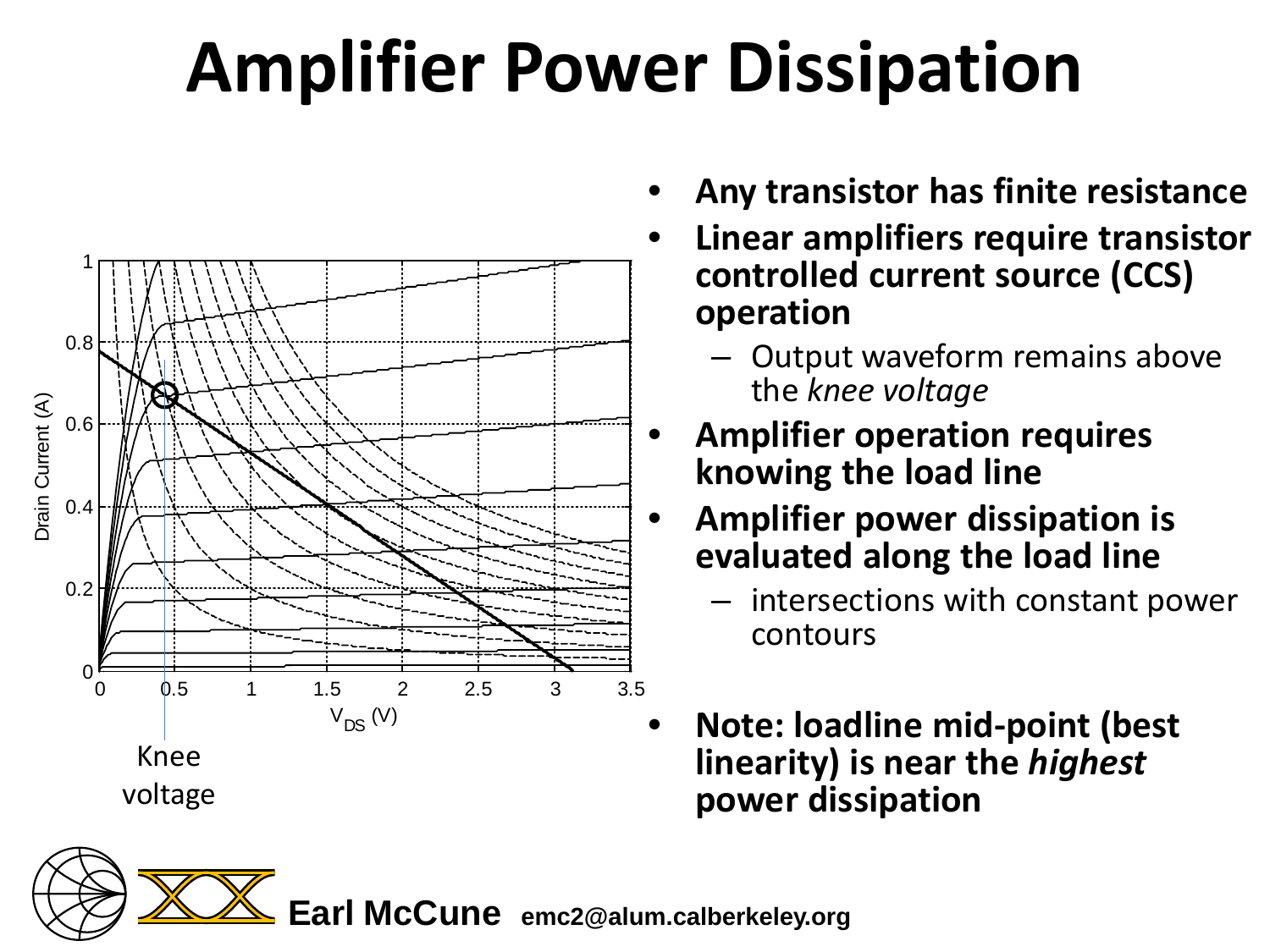# **Operating Dissipation**



- **As the output signal varies, the power dissipation varies in real-time**
- **Output signal waveform cannot fall below the knee voltage**
	- This elevates the minimum power dissipation when conducting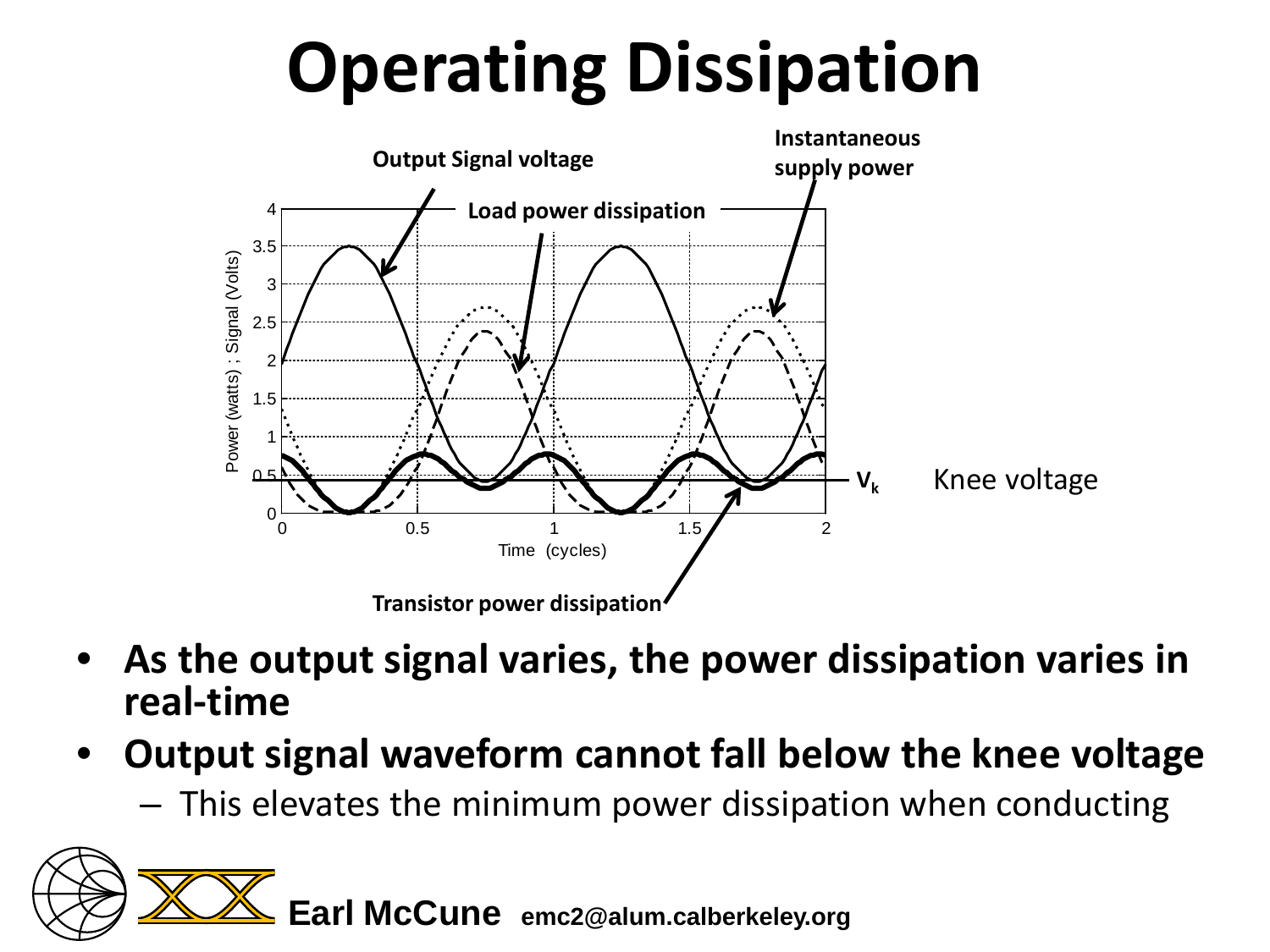# **Dissipation and Amplifier Class**



- **Class-A (best linearity) is biased near the highest power dissipation: the** *lowest efficiency*
- **Class-AB or class-B bias has lower power dissipation**
	- BUT: *requires* transistor nonlinear operation (cut-off)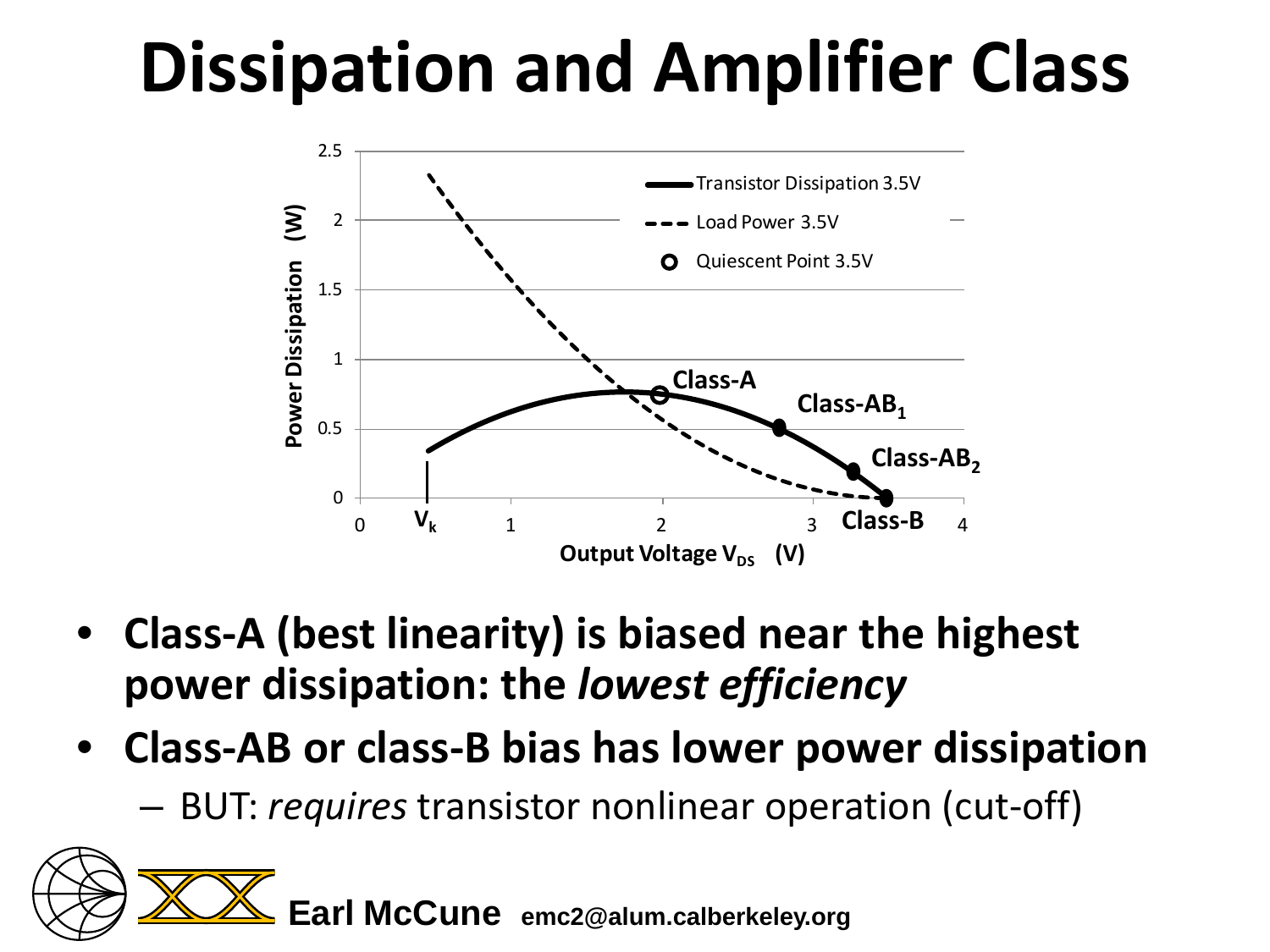## **Below the Knee Voltage**



- **Power dissipation is minimum at**
	- Cutoff operation
	- Resistive operation
- **Both conditions are outside the CCS linear operating region**
- **Conclusion: efficiency is maximum only when linearity is minimum**
- **Corollary: at the best amplifier linearity, efficiency is** *minimum*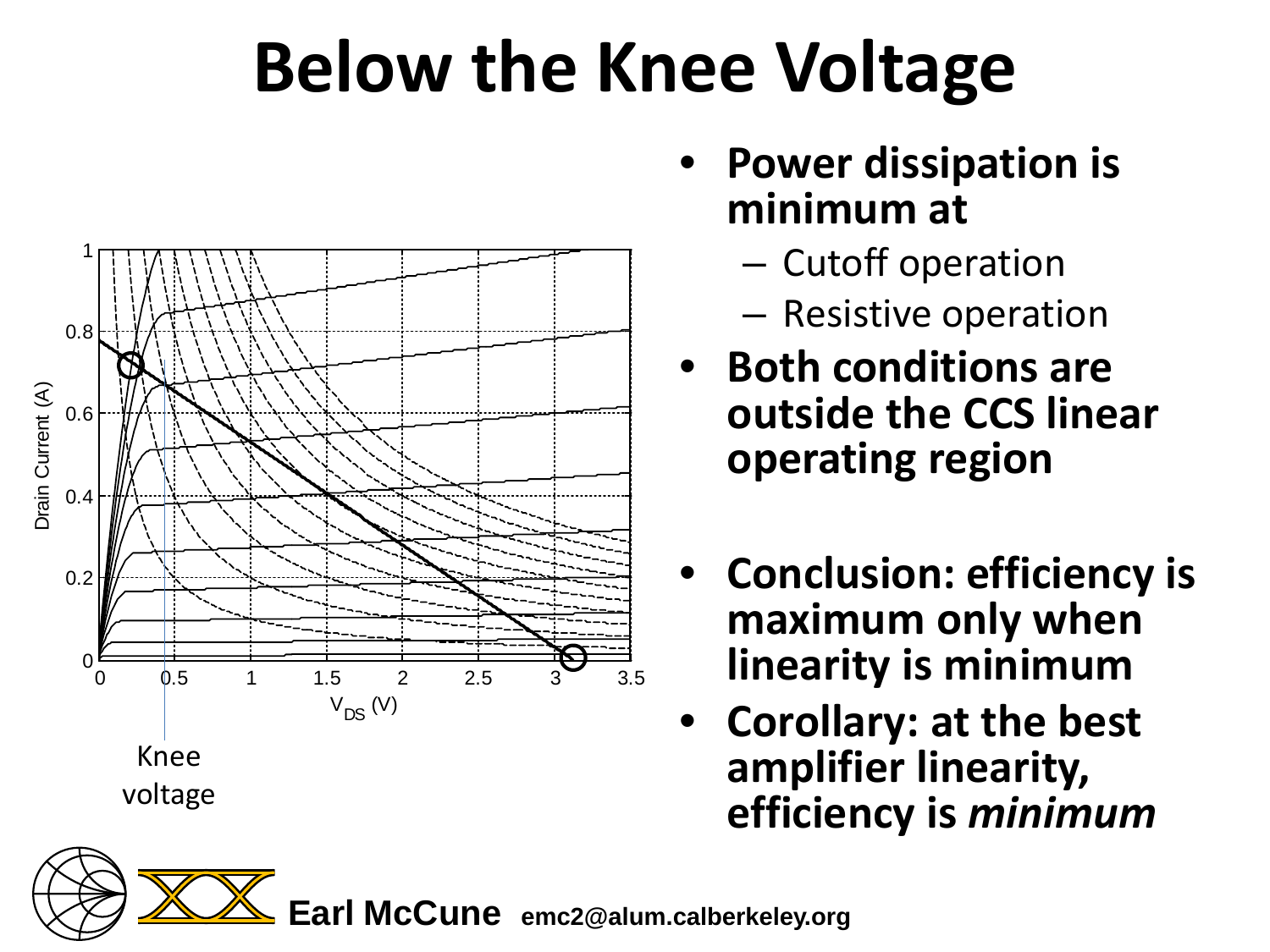

- **Transition between the minimum power dissipation points in very short time**
	- "short time" here means with respect to the signal carrier period
- **Stay at minimum power dissipation as long as possible**
	- Cut-off operation = OFF state
	- $-$  Resistive operation = ON state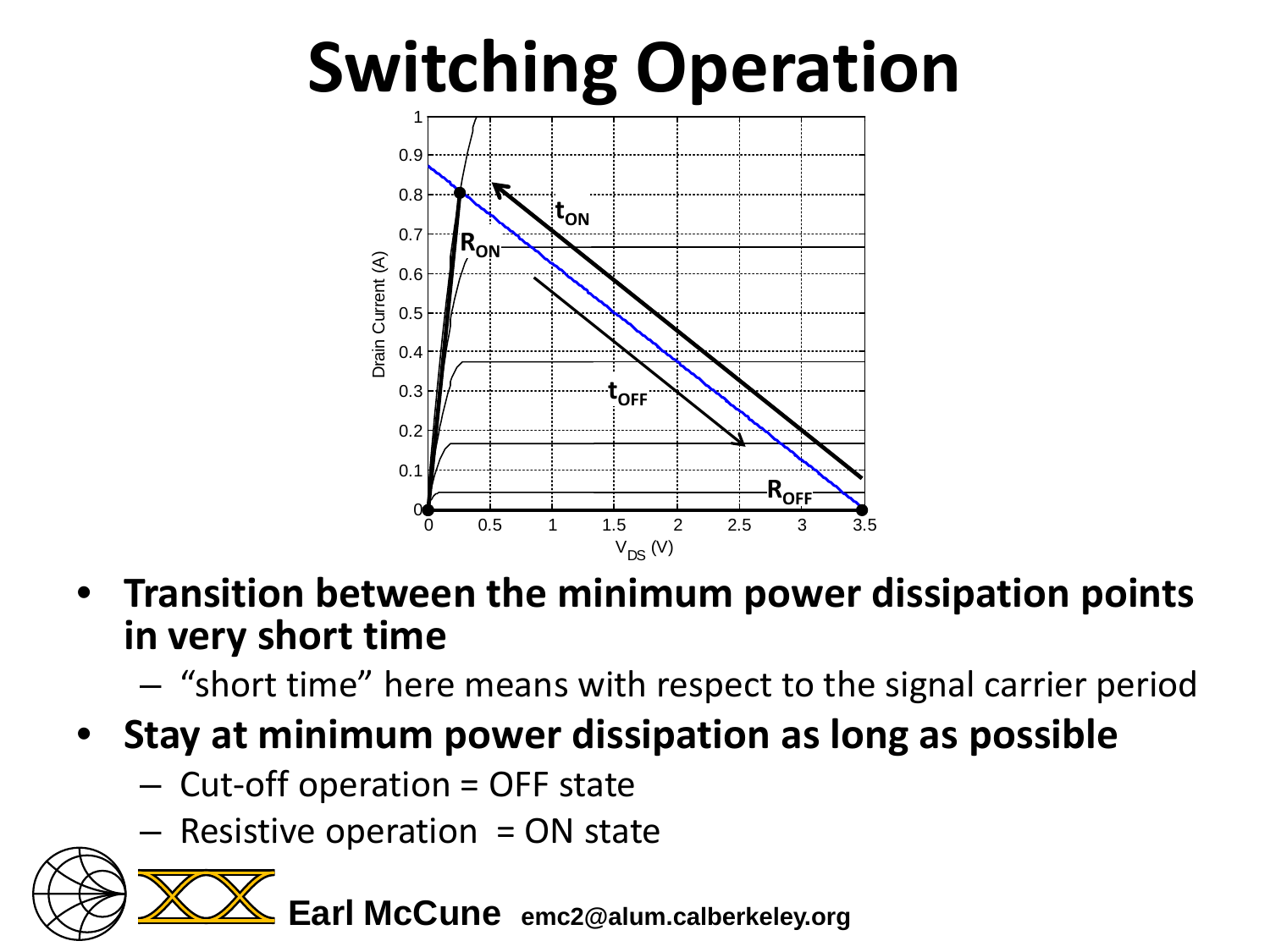# **Achieving PA Switching**



- **Load resistance must be much greater than the transistor ON resistance**
- **Operating (carrier) frequency must be well below the transistor**   $f_T$ 
	- Best efficiency is available when the carrier frequency is **below 2%**  of  $f_{\tau}$
- **With moderate increase in power dissipation the operating frequency can increase to 10% of**   $f_T$
- **Any higher operating frequency has significant penalty in available efficiency**
- **This result is consistent with switch-mode power supply (SMPS) operation**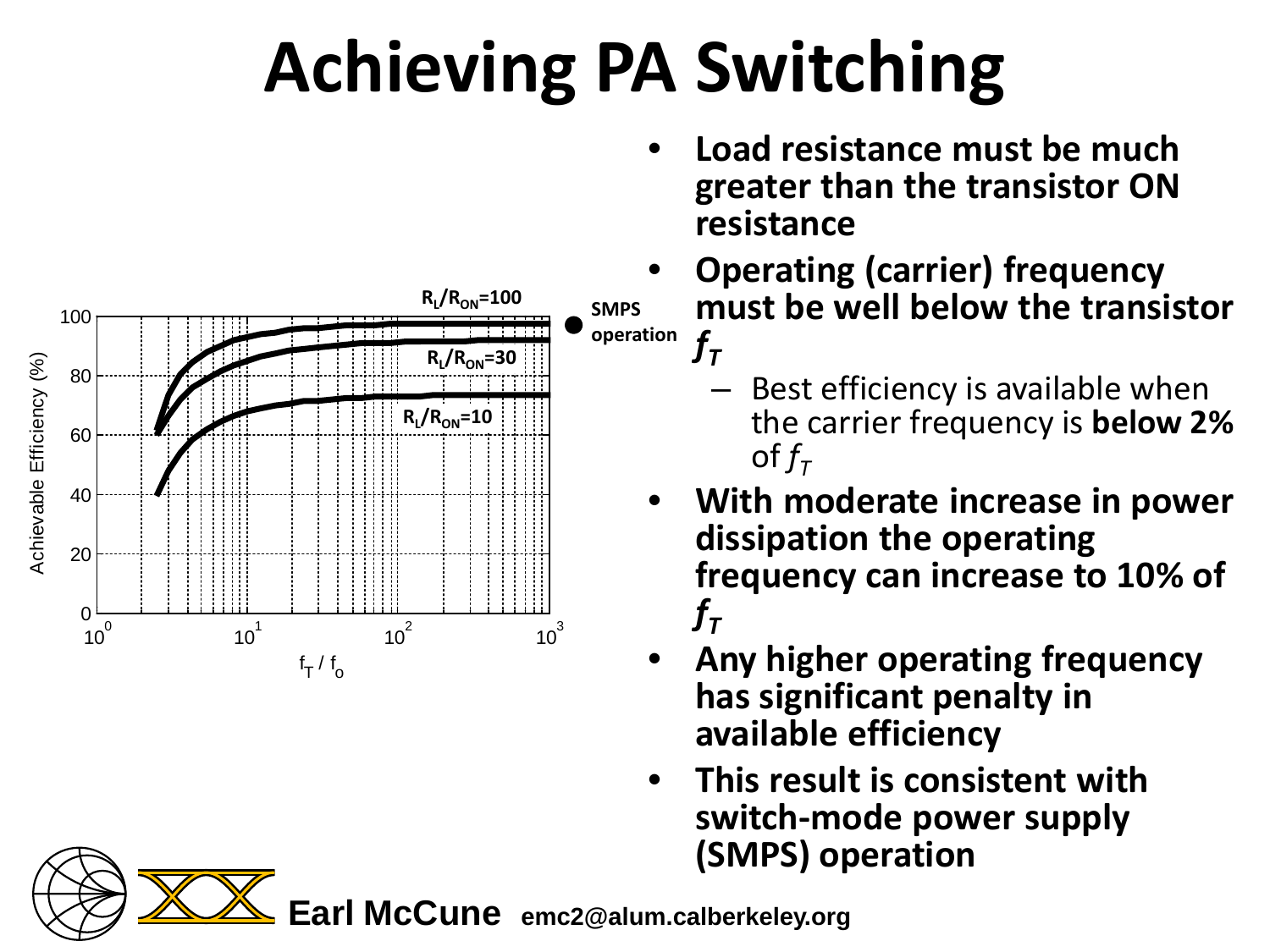### **PA Efficiency Comparison**



- **Switching operation has dramatically (8x-20x) higher overall efficiency**
- **Switching operation maintains efficiency across output power variations**
- **Requiring circuit linearity is the** *antithesis* **of Green Communications**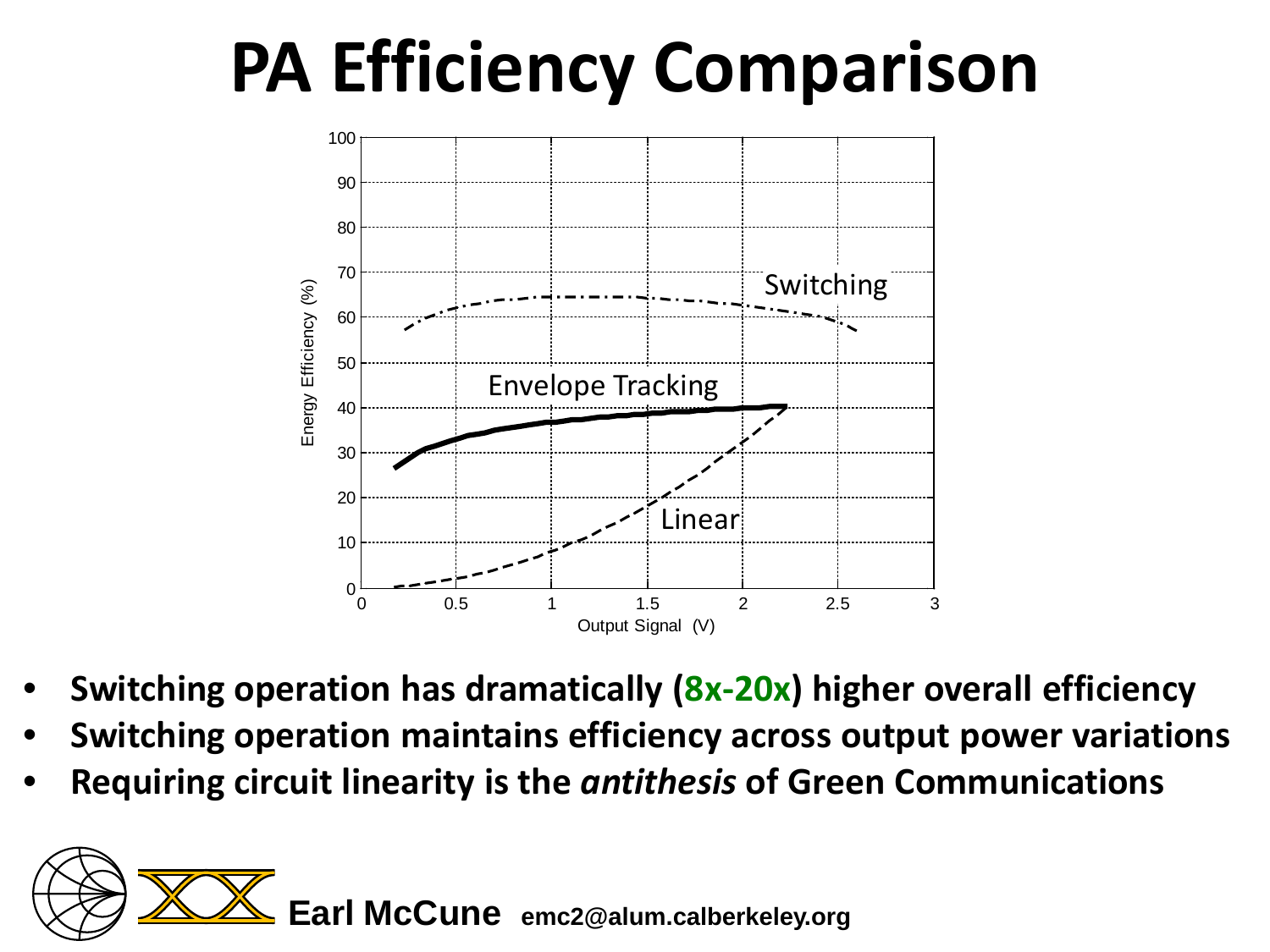### **PA Summary for GComm**

• **Circuit linearity is inherently bad for PA energy efficiency**

• **Switching operation (no linearity) is best for PA energy efficiency**

• **Circuit linearity requirements** *guarantee* **poor Green Communications performance**

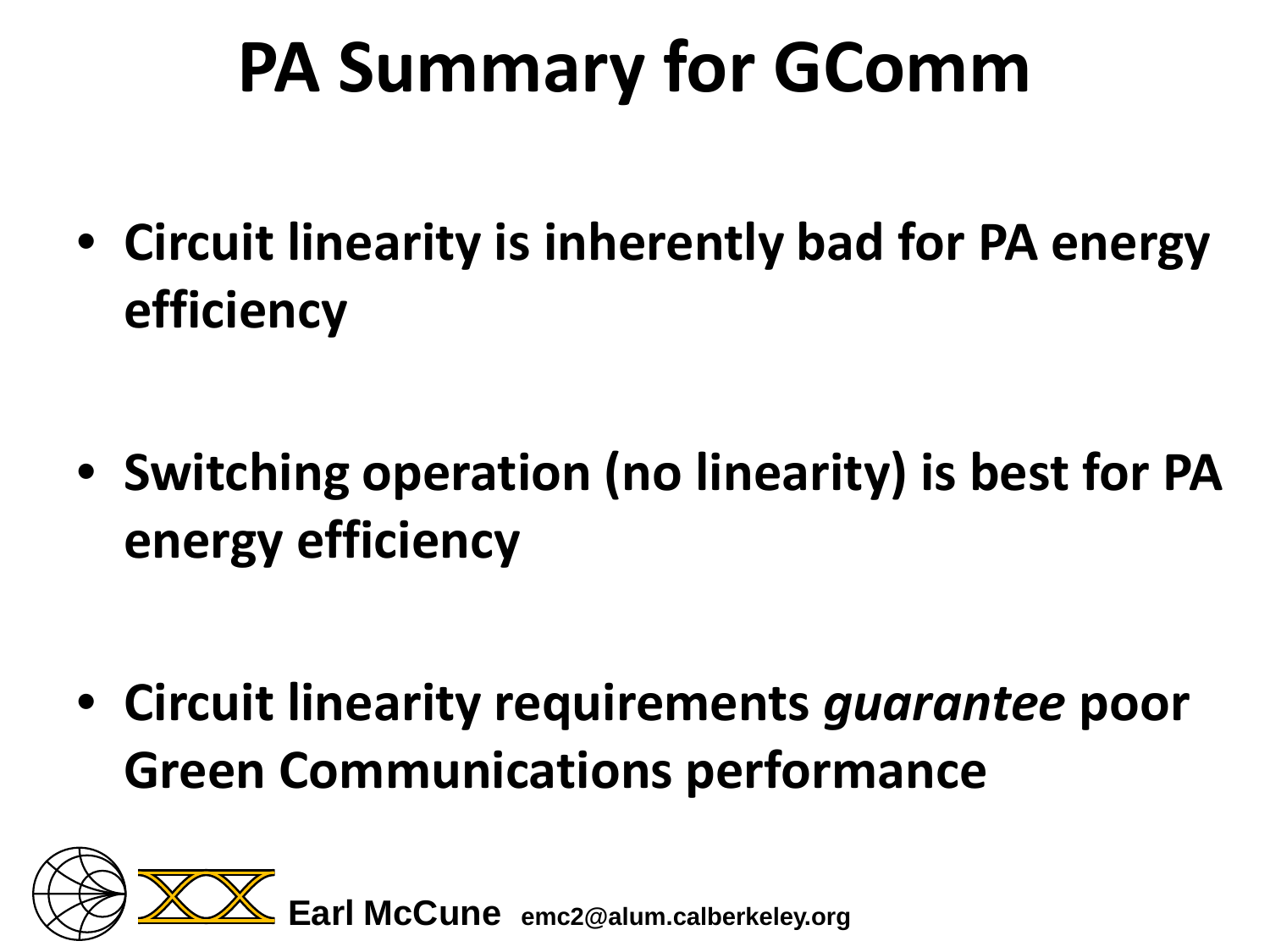#### **Circuit Blocks: RX**



- **Receiver efficiency is inherently zero because there is no output power**
- **Efficiency for a receiver is measured by the**  *power efficiency* **of the modulation**
	- How much input power is needed to achieve a specified receiver error rate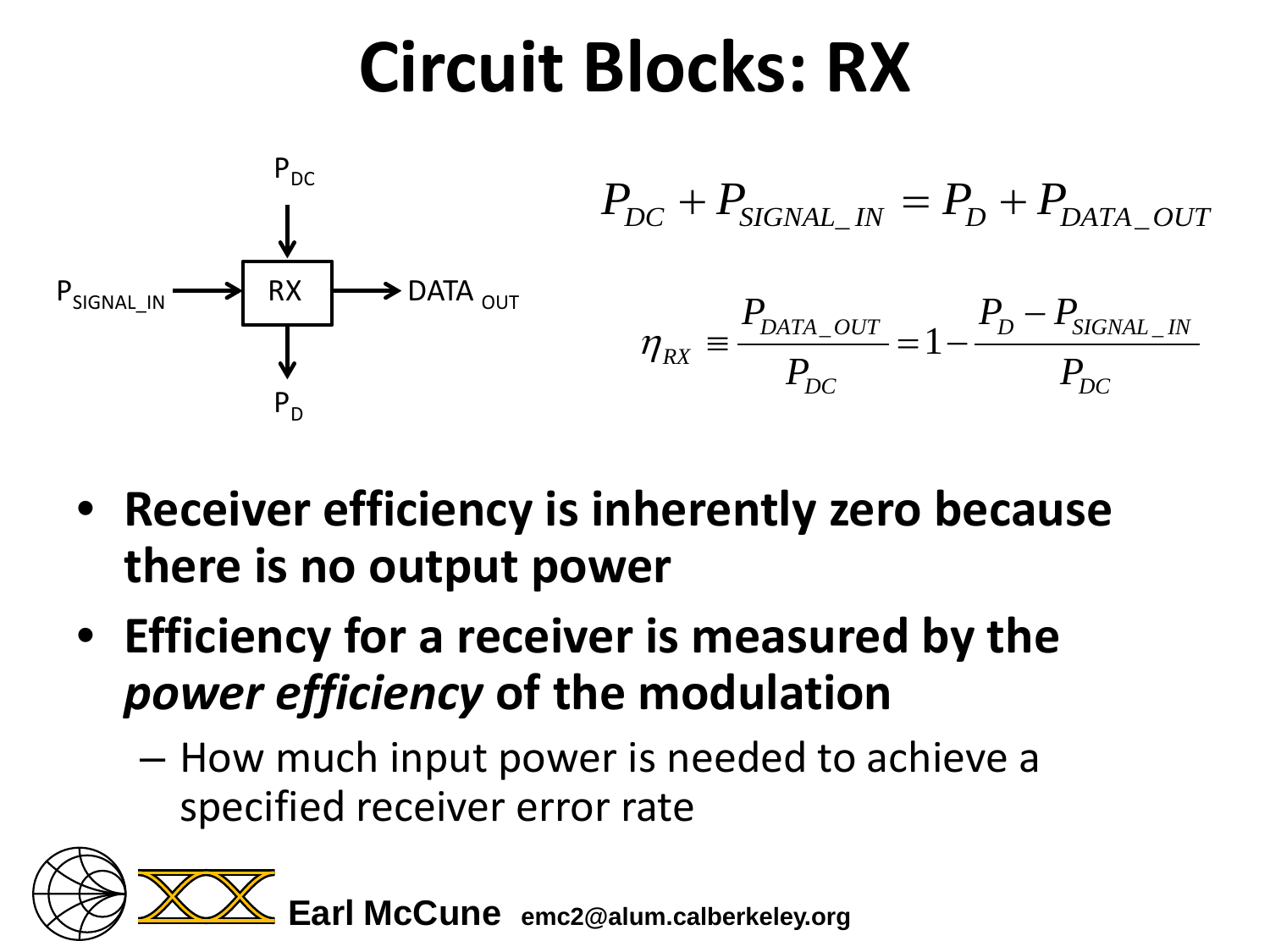# **RX Efficiency**



- **Digital signal receivers are measured by the individual bit error to noise density (IBEND) ratio**
- **Higher order modulations require higher IBEND for identical error rates**
- **Best performance for Green objectives corresponds to lower signal order values**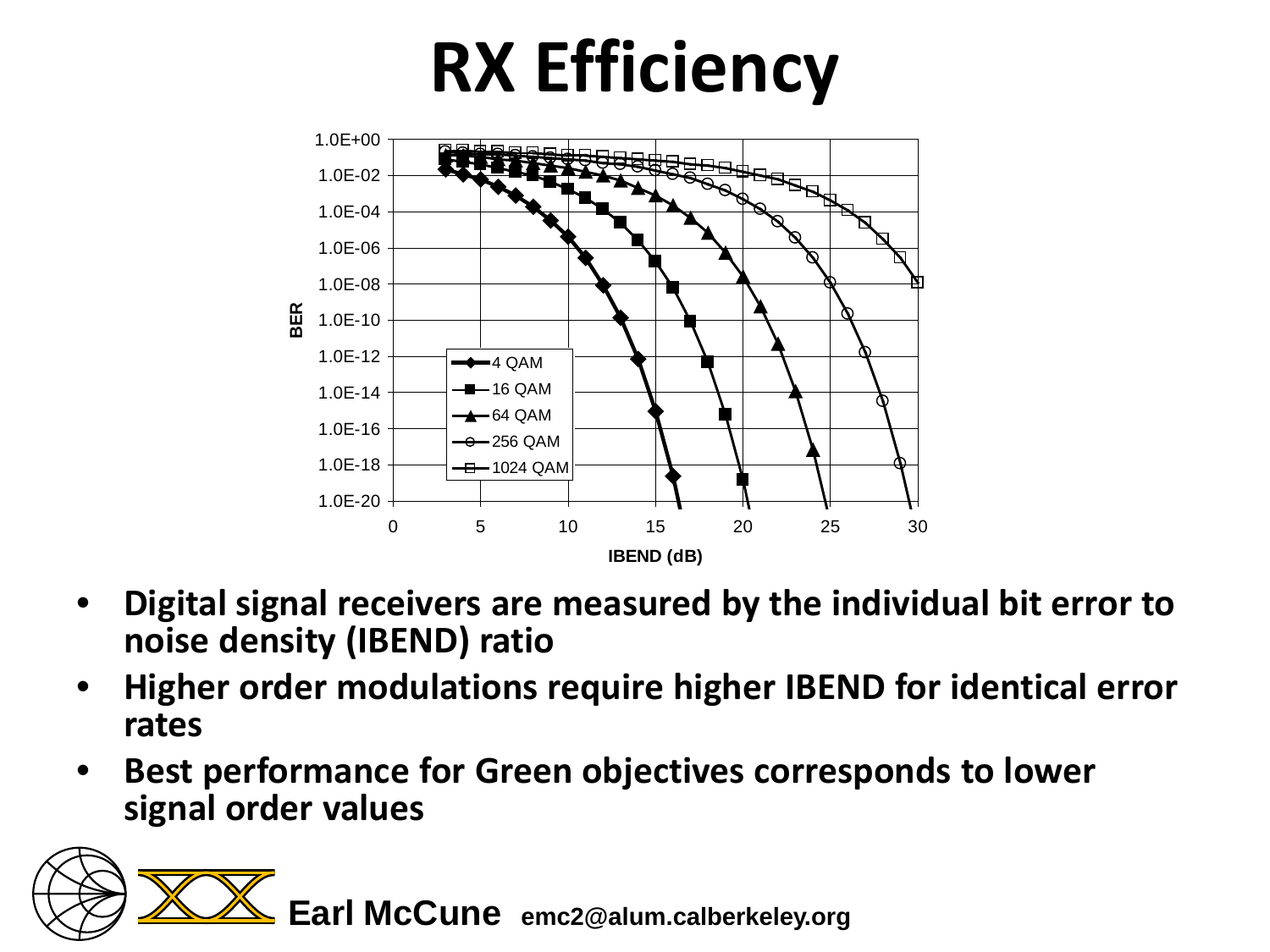#### **High Power is Useful**



- **Higher power allows higher signal order**
- **Higher signal order corresponds to shorter ON time**
- **All else being equal, shorter ON time corresponds to lower overall power dissipation**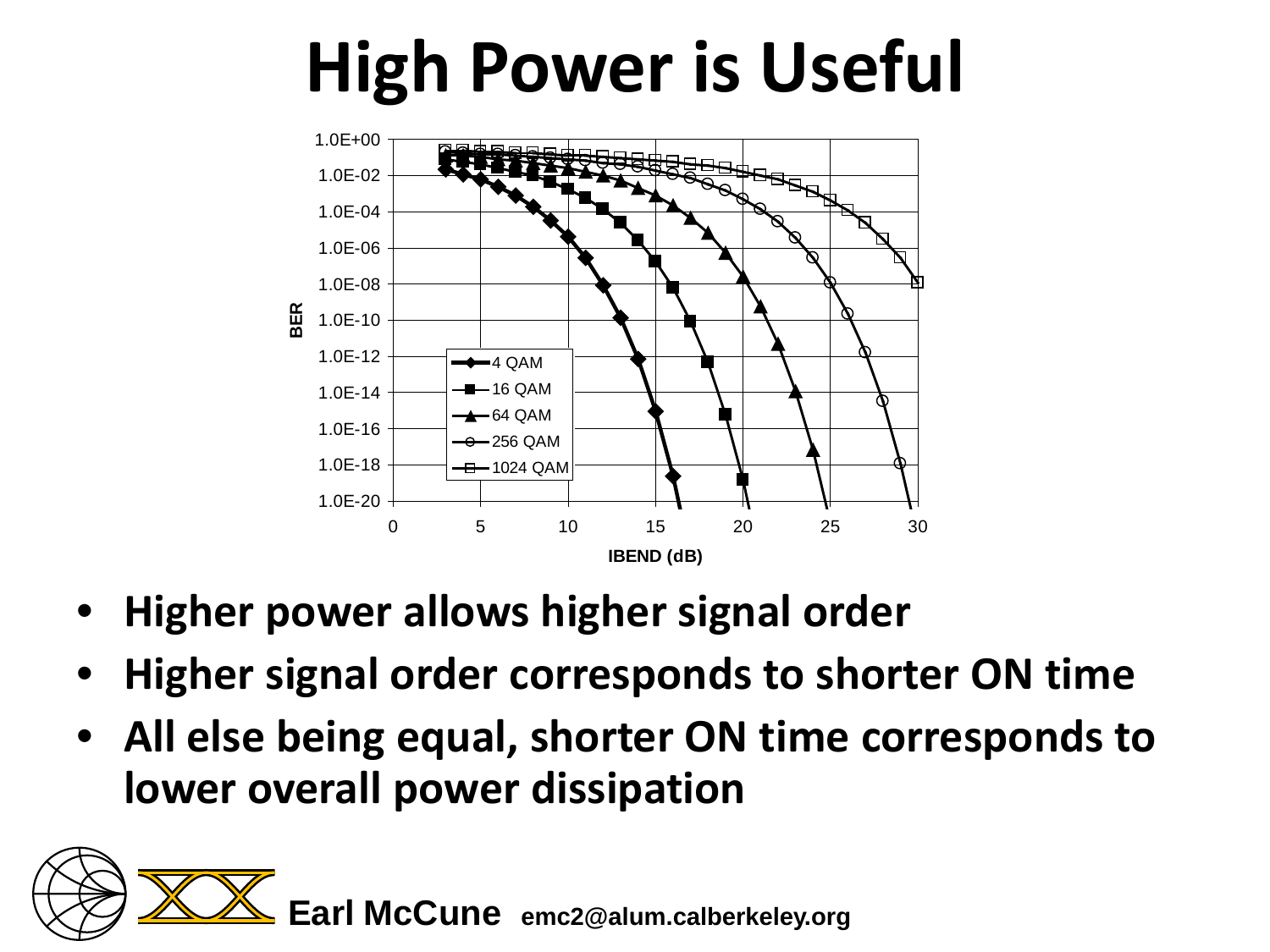

- **It is unfortunate that an otherwise excellent reference book states that IBEND = SNR**  $\log_2 |1 + \frac{L_b}{N}$  $C_{\ell_1,\ell_2}$   $\Big\{ \frac{1}{1+\ell_b}R\Big\}$  $\left(\begin{array}{cc} E_{\mu}R \end{array}\right)$  $= \log_2 \left( 1 + \frac{L_b R}{N_o B} \right)$ 
	- It is not
- **SNR is** *by definition* **a power ratio**
	- IBEND is an *energy* ratio
- **Evaluating the Shannon Limit vs. SNR and IBEND provides the**  *very* **different results seen above**

**Earl McCune emc2@alum.calberkeley.org**

 $R = U \cdot C$  ;  $1 \ge U \ge 0$ 

*o*

 $B$   $C_2$   $N_{\rho}B$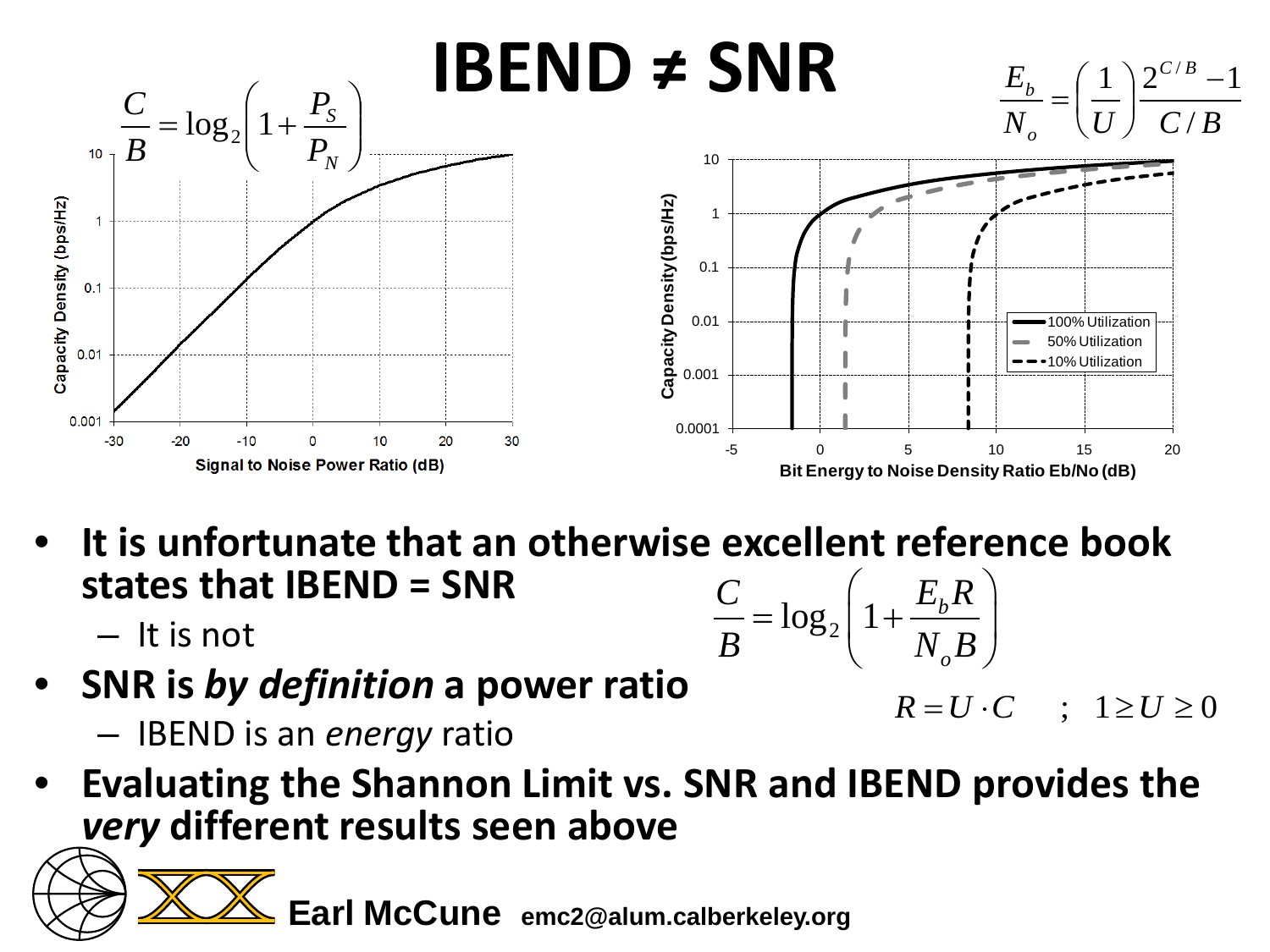# **Circuit Blocks: Digital Baseband**



- **Like the receiver block, the baseband does not have significant output power**
	- Its energy efficiency is therefore inherently zero
- **Design must focus on minimizing the baseband total power dissipation**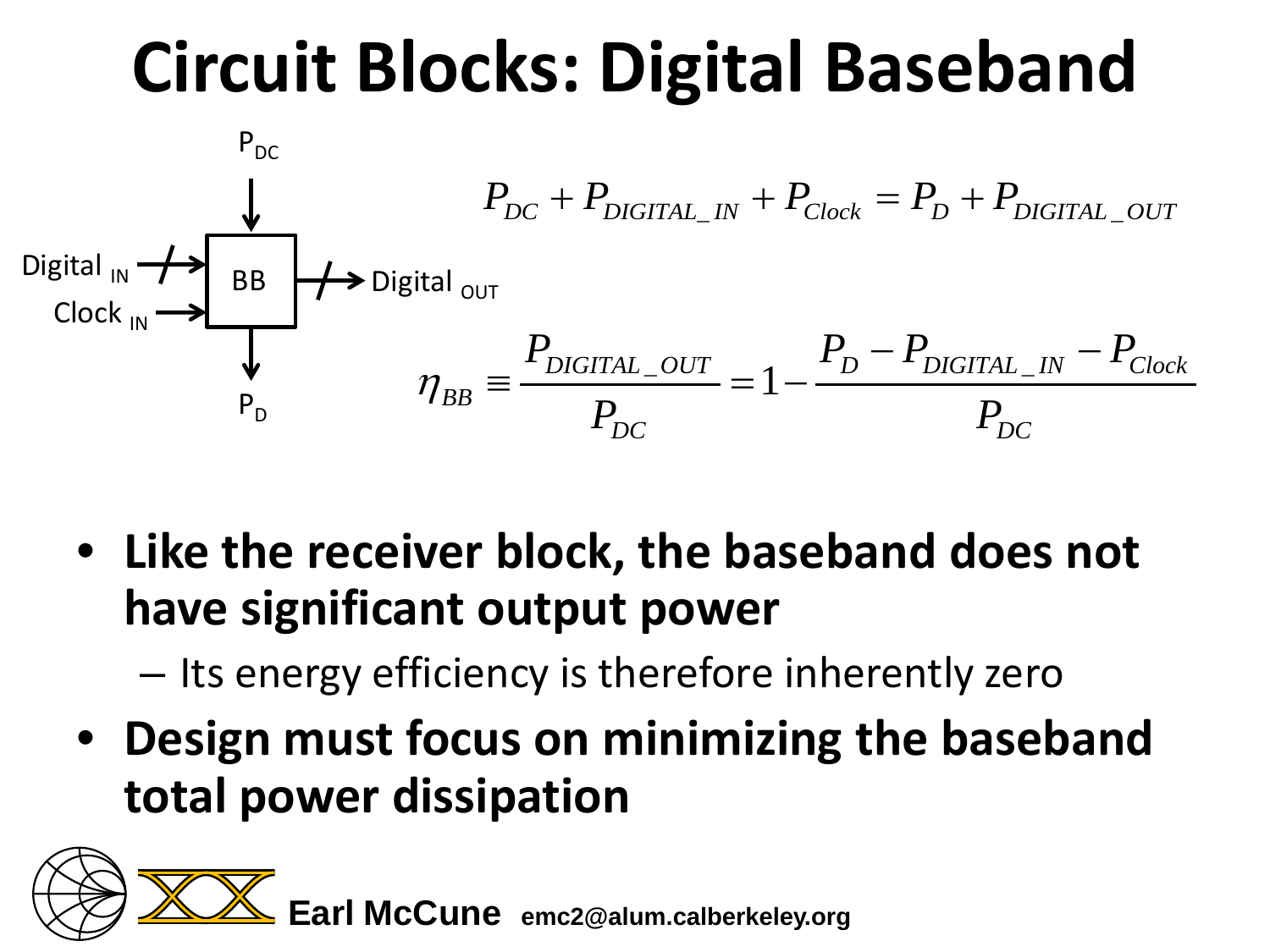## **CMOS Power Dissipation**

$$
P_{_{D,BB}}=\alpha NCV^2f
$$

- **Minimizing CMOS power requires**
	- Operating at the minimum possible voltage (*V*)
	- Having the smallest available CMOS geometry (*C*)
	- Use the *slowest* possible clock frequency (*f*)
	- Have the minimum gate count (*N*)
	- Keep the active gate fraction small  $(\alpha)$
- **For Green system design, the important parameter is** *N*
	- Don't require many gates to get the needed job done

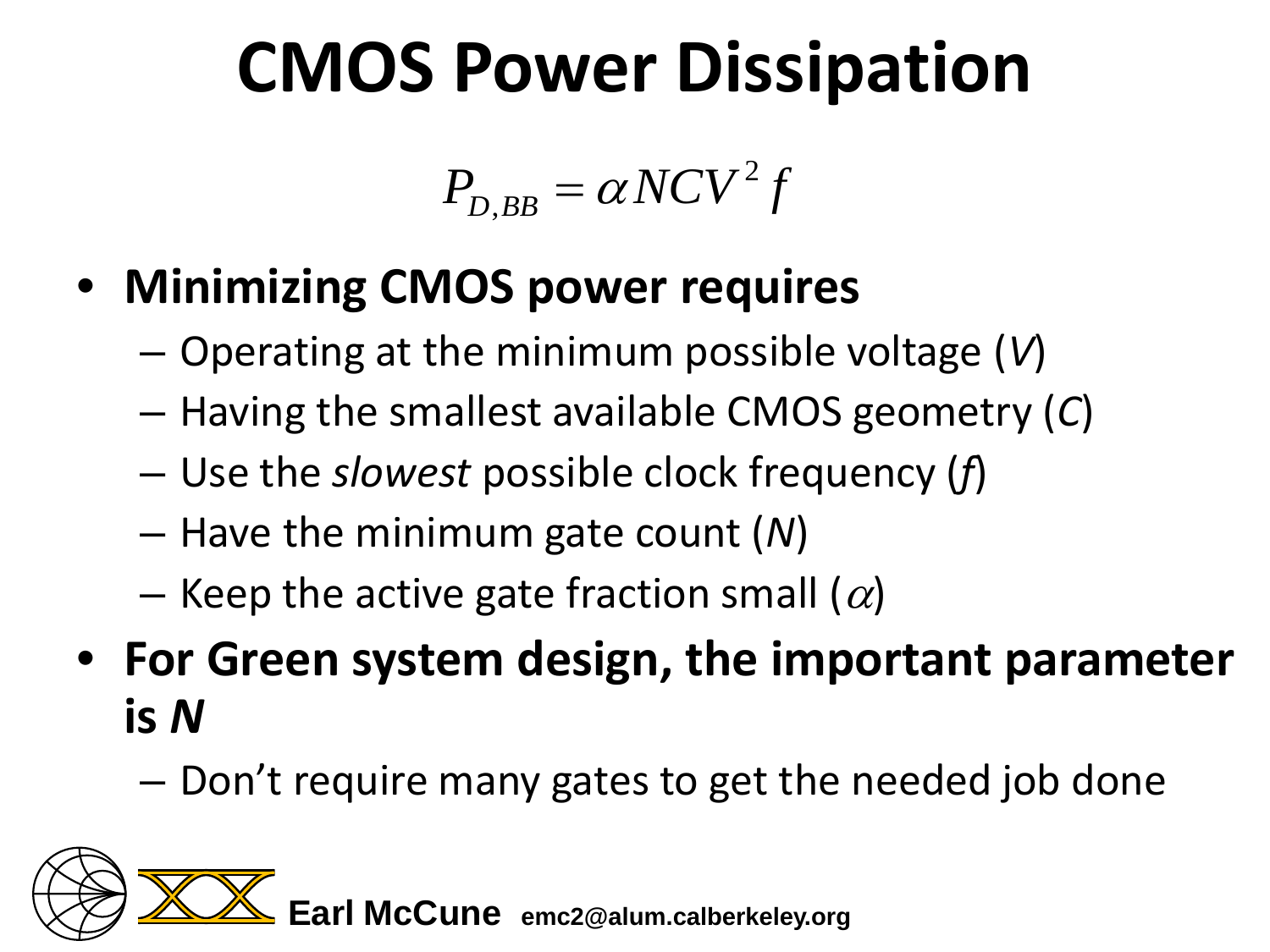# **Minimum Baseband Dissipation**



- **Assume that voltage and clock frequency are already minimum**
- **Keep the gate count down** 
	- only one signal should be needed when interfacing to the RF-FE
- **This corresponds to one signal modulation dimension**
	- ASK: only using the signal magnitude parameter
	- FSK: only using the frequency parameter
	- pPSK: only using the signal phase-shift parameter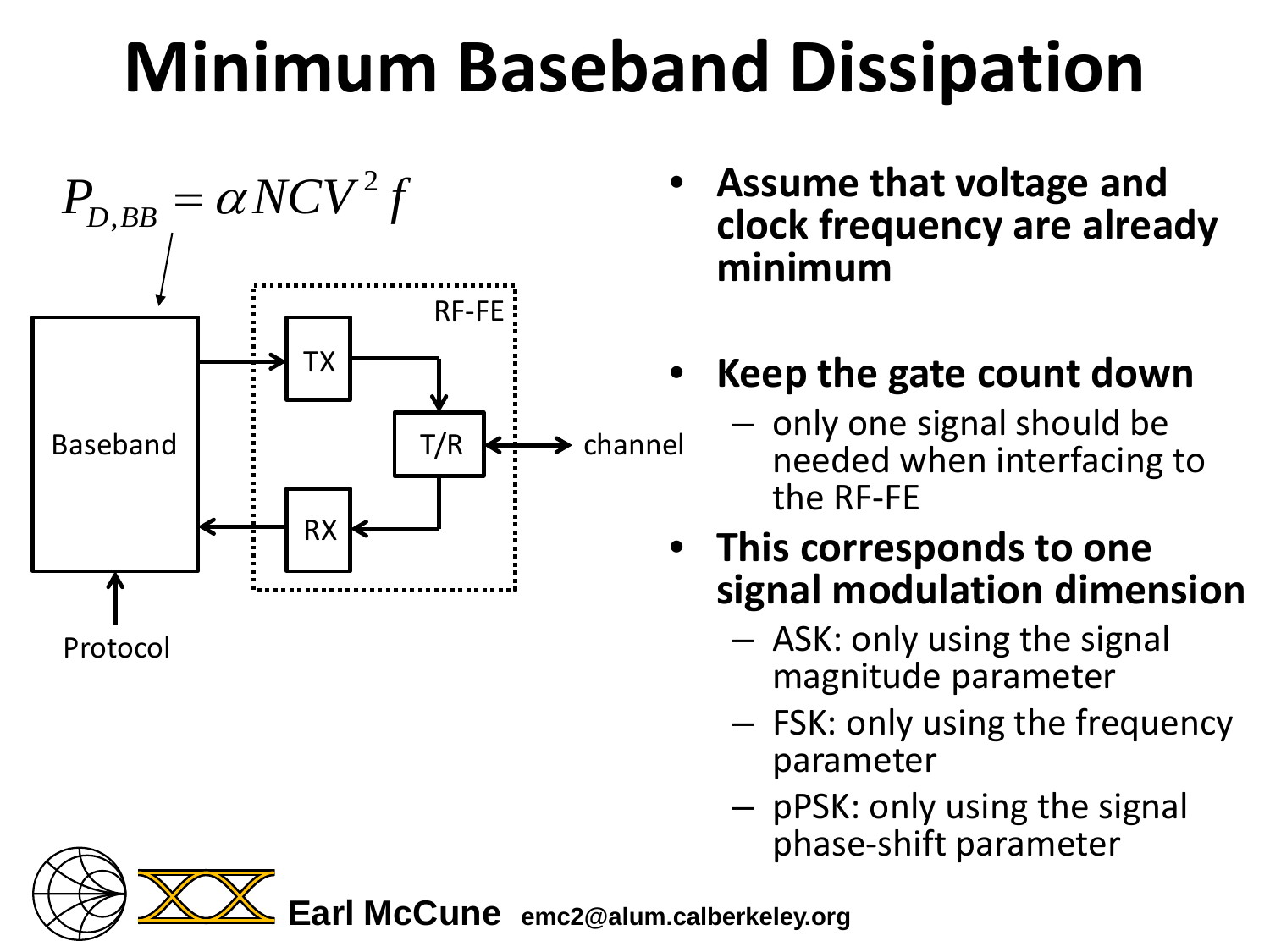### **Top Level Efficiency**

$$
P_{DISS} = P_{OUT} \frac{1}{\eta_{PA}} \left( \frac{1 - \eta_{PS}}{\eta_{DPS} \eta_{PS}} + \frac{1 - \eta_{DPS}}{\eta_{DPS}} + \left( 1 - \eta_{PA} \right) \right)
$$



- *Total* **power dissipation must be minimized for best efficiency**
- **PA efficiency is in each term**
	- Overall efficiency will *never* exceed the PA efficiency
- **Dynamic supply efficiency is a window on the PA efficiency**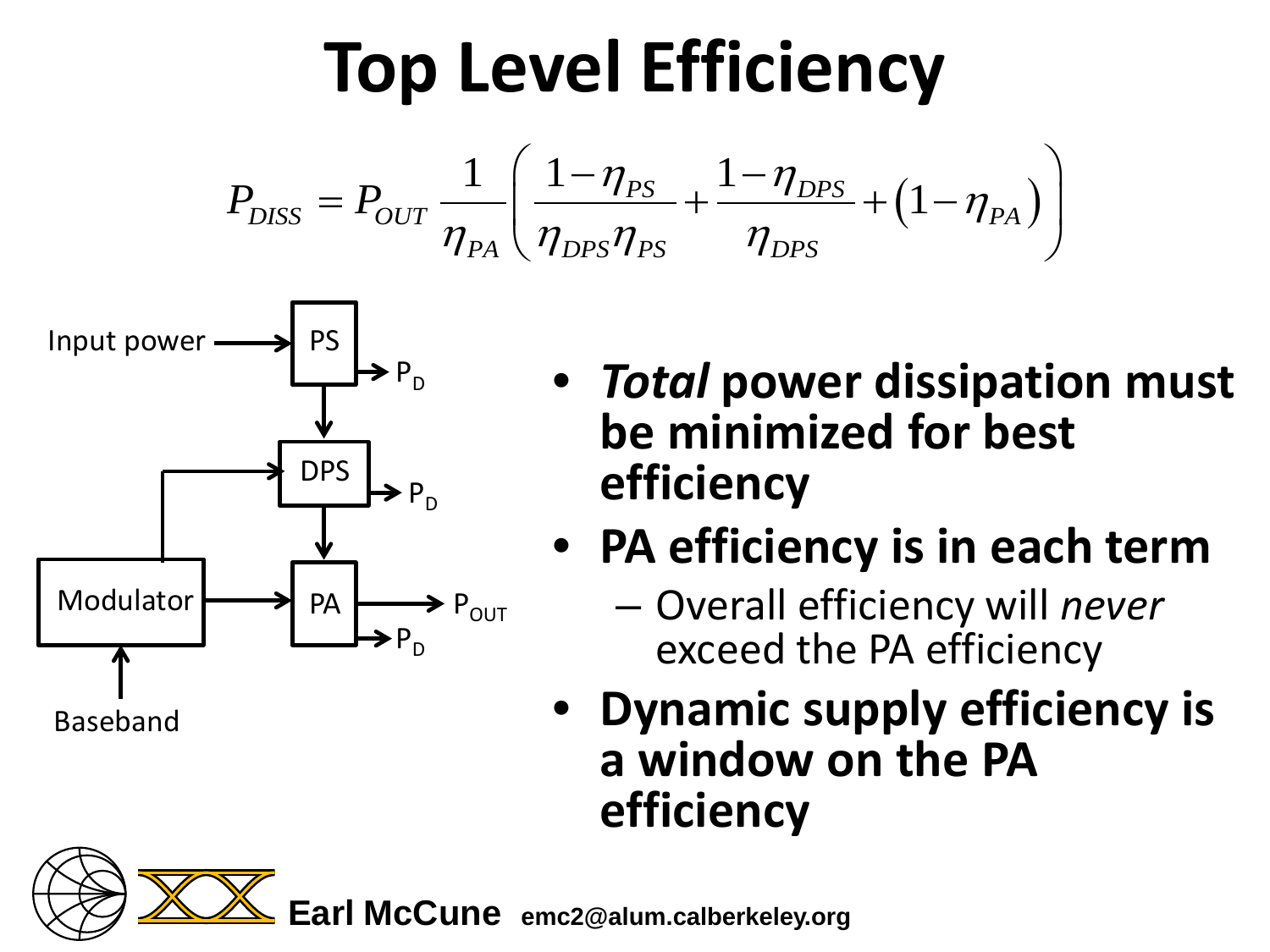### **Efficiency vs. Signal PAPR**



- *All* **transmitters must be designed for signal peak power**
- **System coverage is designed around signal average power**
- **Signal PAPR forces PA design to have a larger amplifier than the system coverage design would imply**
	- PA efficiency also goes down since the mean output power is
		- close to the transistor power dissipation peak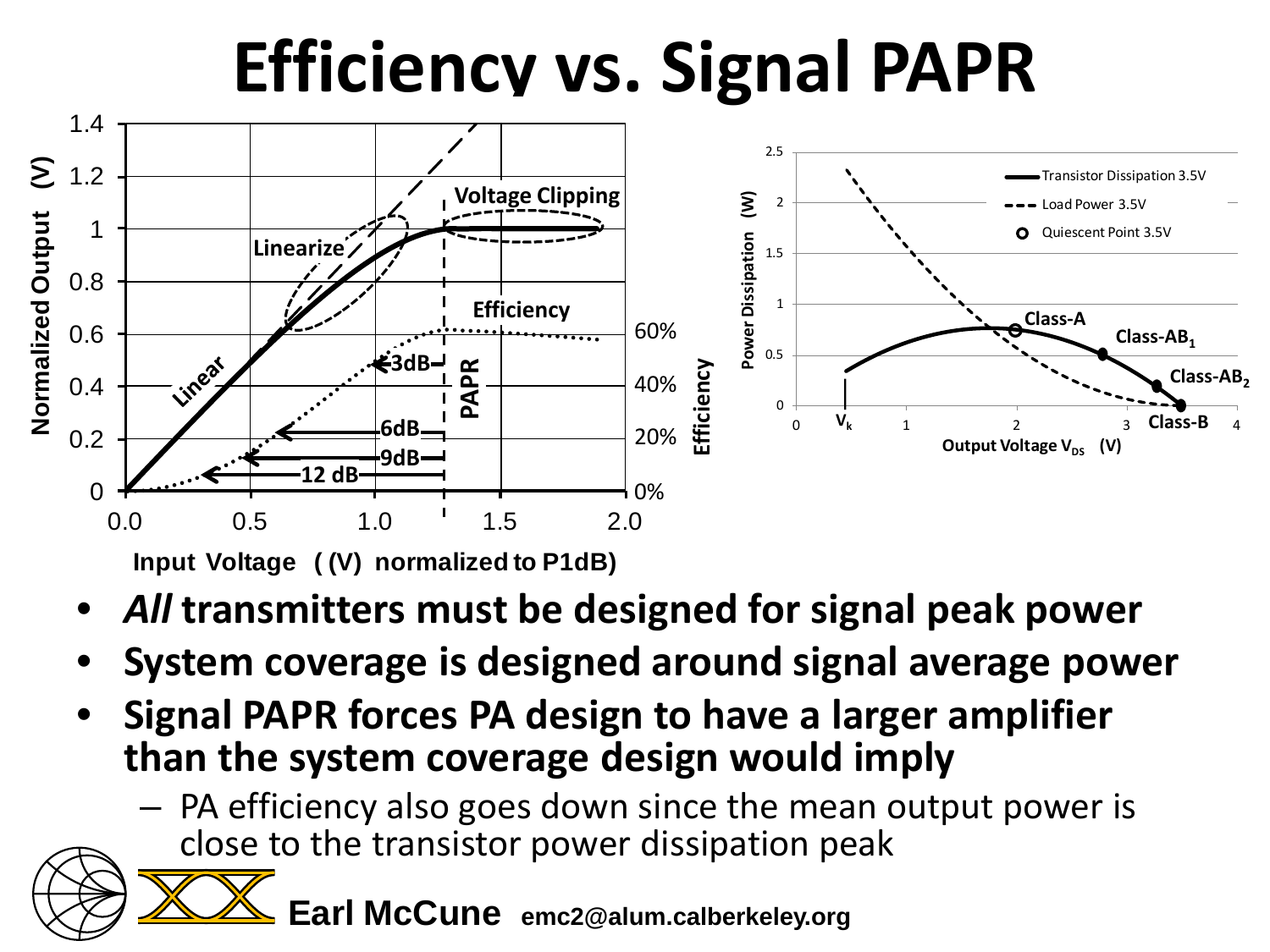# **Importance of Signal Selection**

- **Hardware power dissipation is governed by Ohm's Law**
	- Linear operation maximizes power dissipation
	- Switching operation minimizes power dissipation
- **Signal selection must align with this physical reality**
	- Requiring circuit linearity actually minimizes achievable transmit efficiency
	- Quadrature modulation increases power dissipation on all circuitry blocks (TX, RX, BB)
- *Selected modulation sets a floor on achievable energy efficiency*

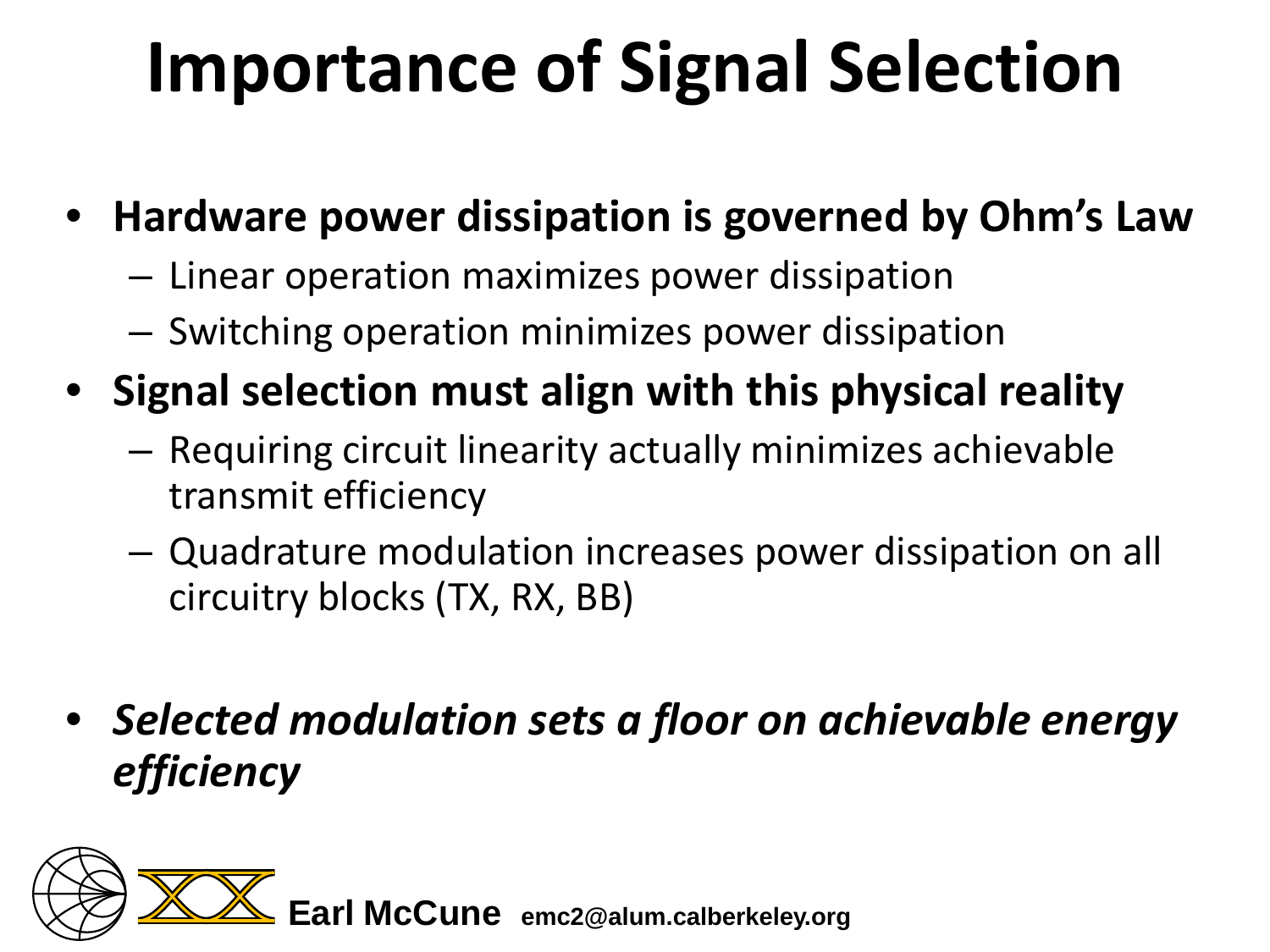### **Envelope Property Requirements**



**Green Communications requires certain properties of the signal envelope:**

- **Minimize signal PAPR**
	- Keep the signal power near the best PA efficiency

#### • **Eliminate signal envelope zero crossings**

– This is where most linearity requirements are driven from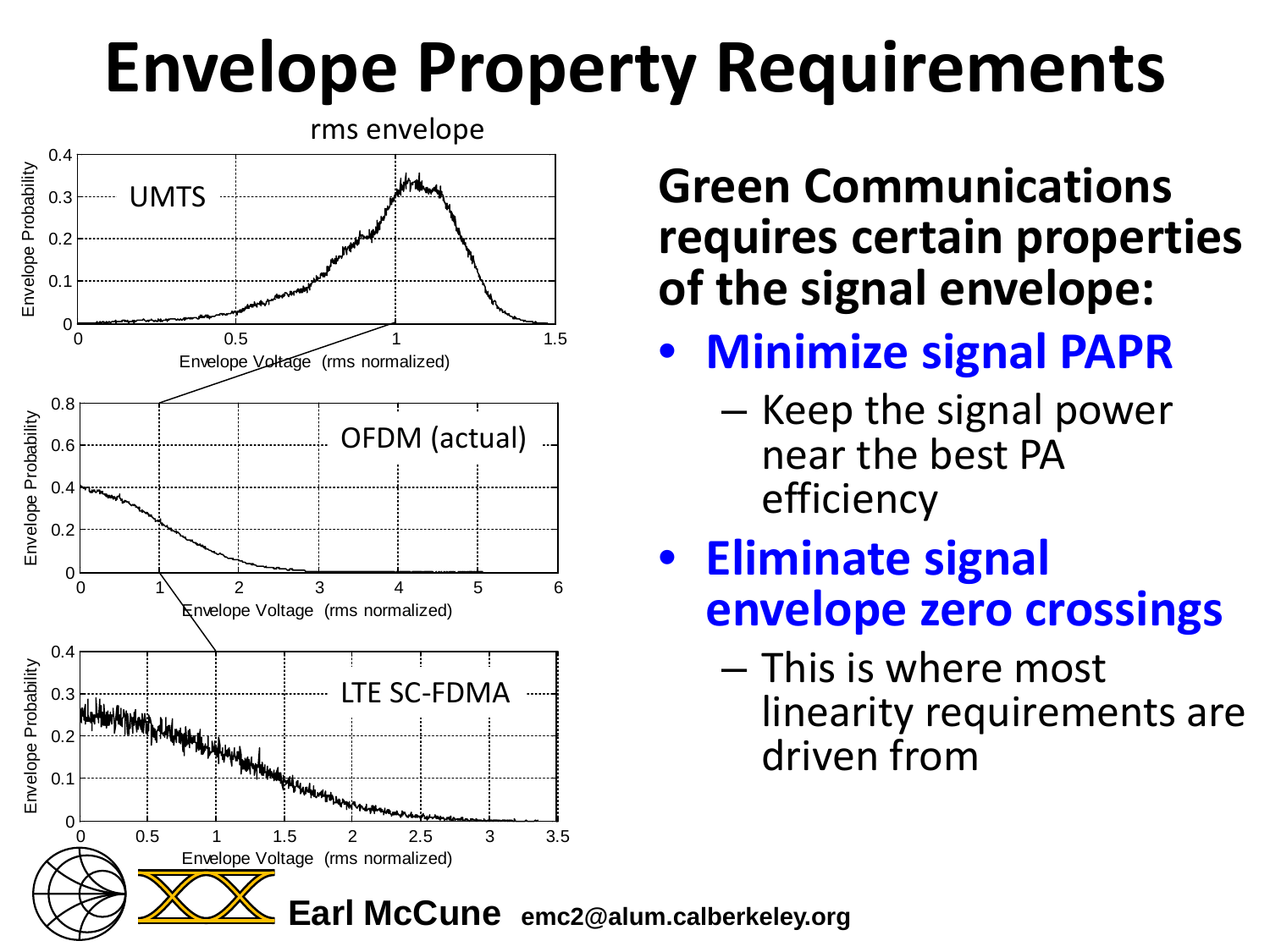# **PAPR of Standard Signals**



- **PAPR for cellular signals have continuously increased over the past 20 years**
- **Bandwidth efficiency of these signals is not increasing proportionally with the PAPR**
- **Overall energy efficiency**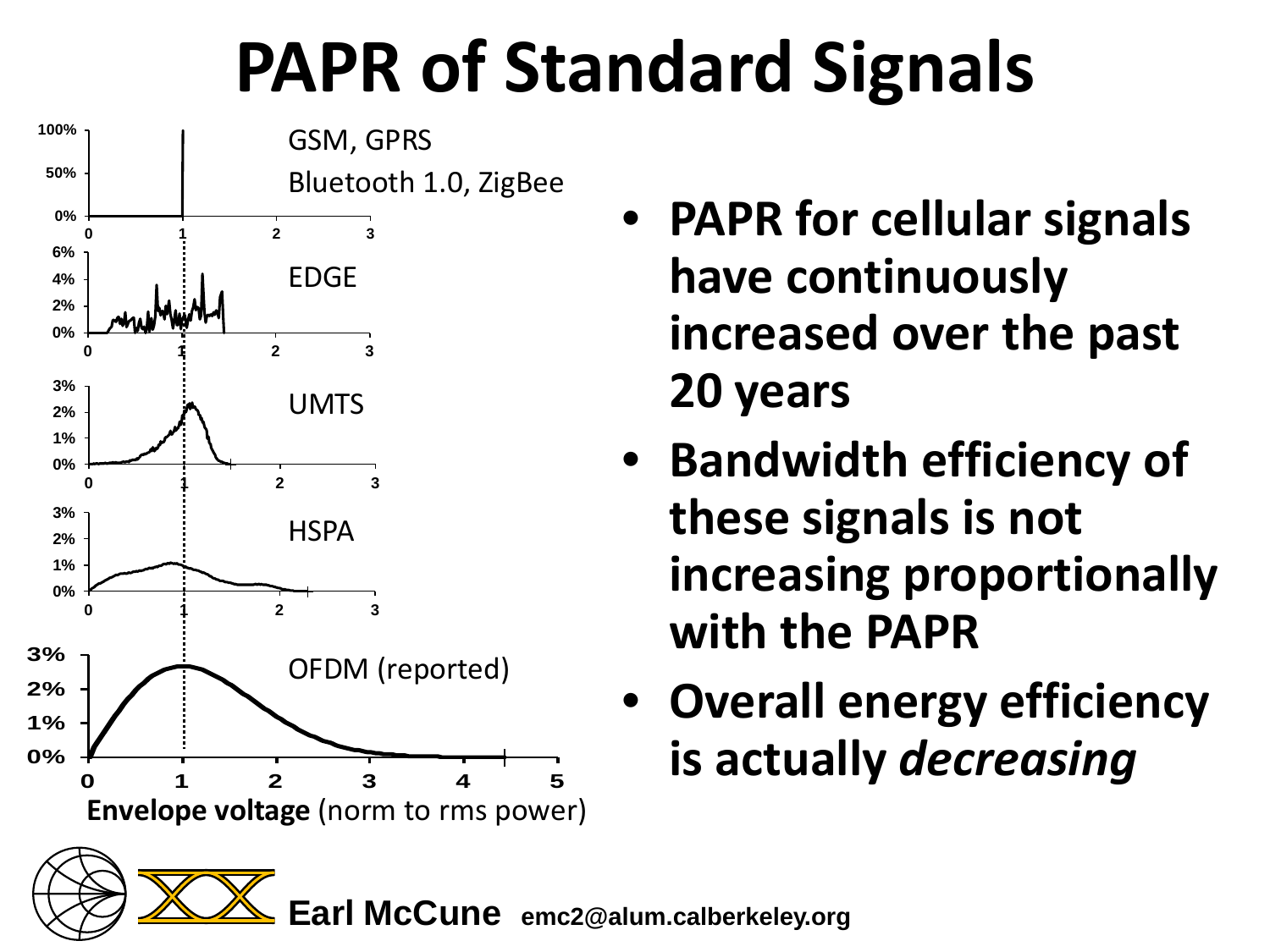# **Comparison of Signal Types**



- **Increased bandwidth efficiency generally corresponds to** 
	- higher signal complexity
	- Lower energy efficiency
- **Simple modulations generally have the poorest bandwidth efficiency but the best energy efficiency**
- **Highest value signal types**
	- QAM provides the best bandwidth efficiency
	- pPSK gets closest to the highest value region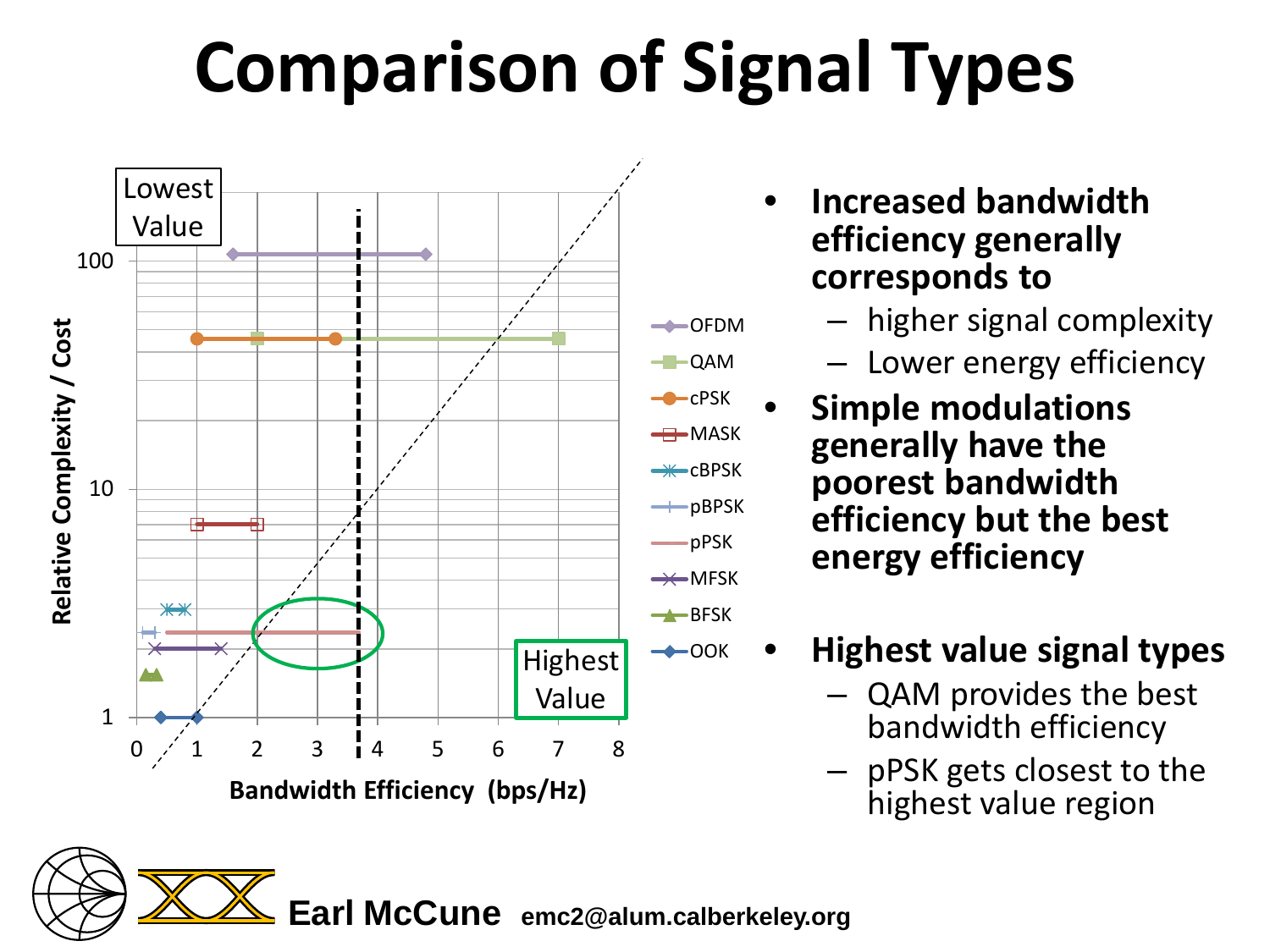

• **Sleep intervals are a very effective technique**

– As long as power really does go to zero when OFF

- **Keep the system OFF as long as possible**
	- Minimize start-up overhead time
	- Minimize post-communication shut-down time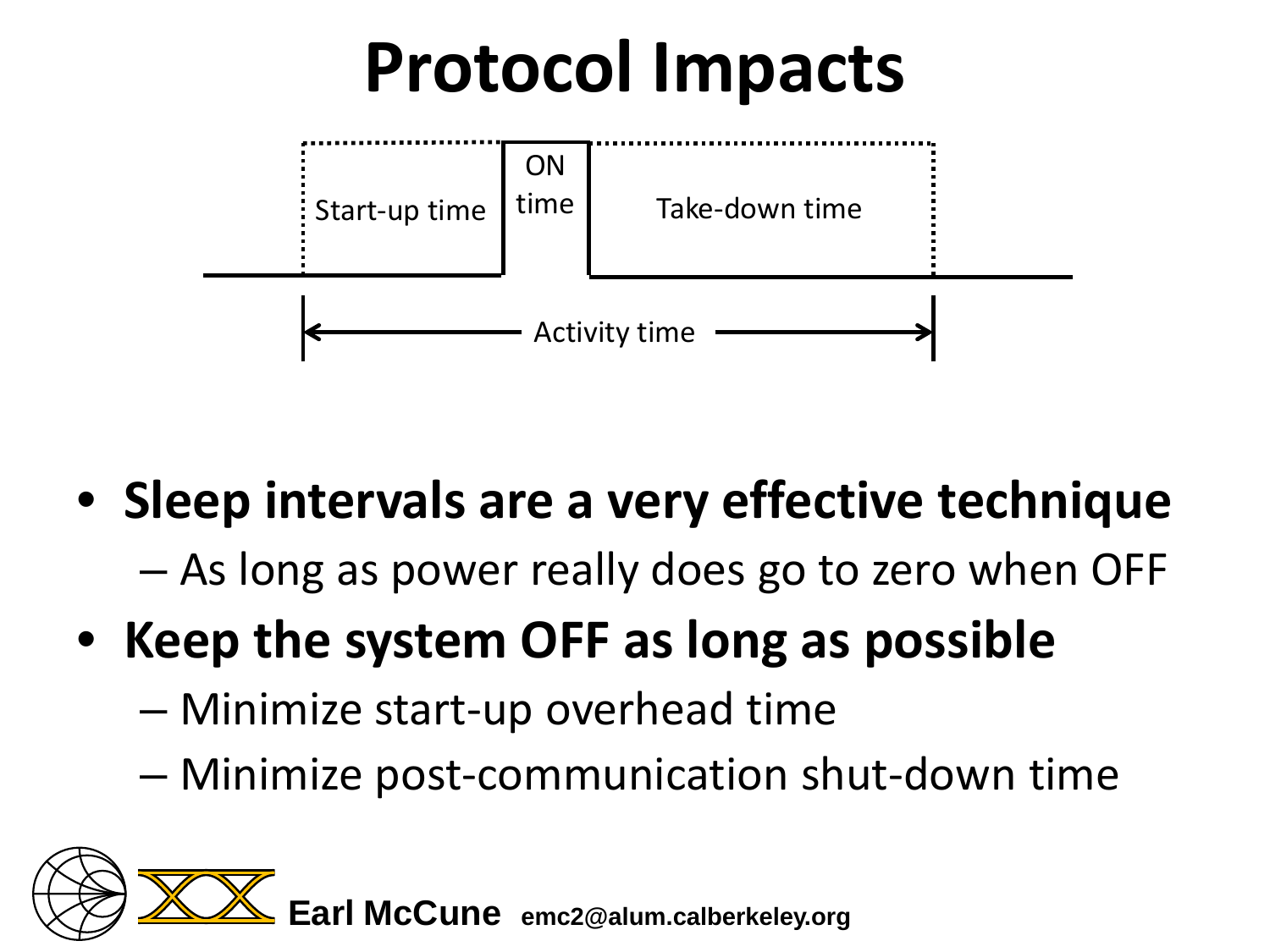# **Specs By Circuitry Blocks**

#### • **Transmitter**

- Minimize transmit energy (high power, shortest time)
- $-$  Frequency <2% of PA transistor  $f<sub>\tau</sub>$
- Build using switching circuitry
- Only 1 modulation signal path (ASK, FSK, pPSK)
- PA at the highest possible voltage

#### • **Receiver**

- Operate half-duplex (TDD)
- Limiter to compress dynamic range, not an AGC
- Only 1 demodulation signal path

#### • **Baseband**

- Use reasonably advanced CMOS process nodes: no static power
- Use lowest possible voltage and clock frequency
- Maximize use of digital gates (DSP)
- Only 1 modulation data path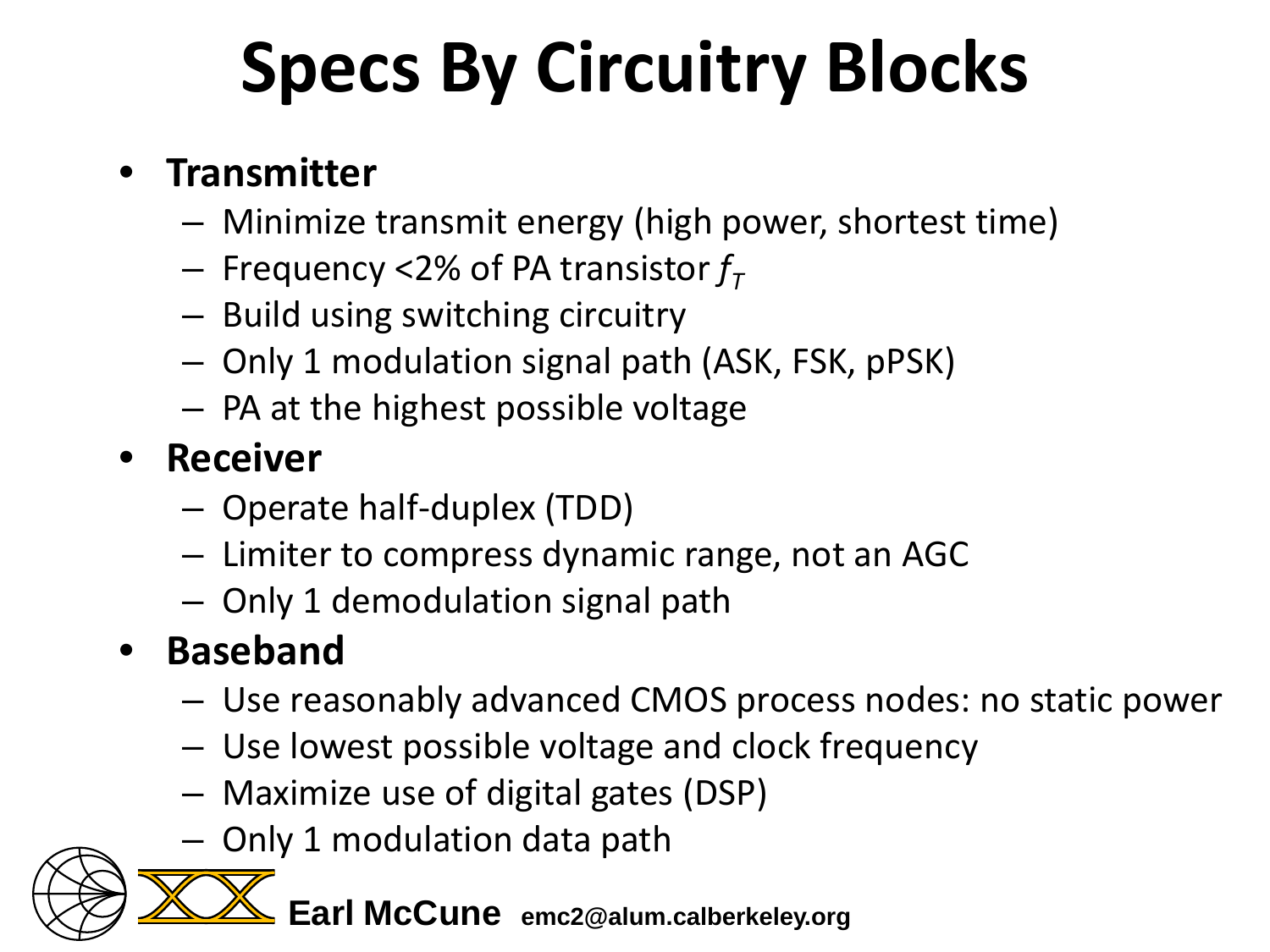#### **Don't Forget the Antenna**



- **The RF signal going by has fixed power per unit area**
	- *Independent* of frequency
- **Large antenna area intercepts more signal power**
- **Antennas greater than** λ**/4 on a side**  *must* **be directional**
- **"You need a big net to catch more fish"**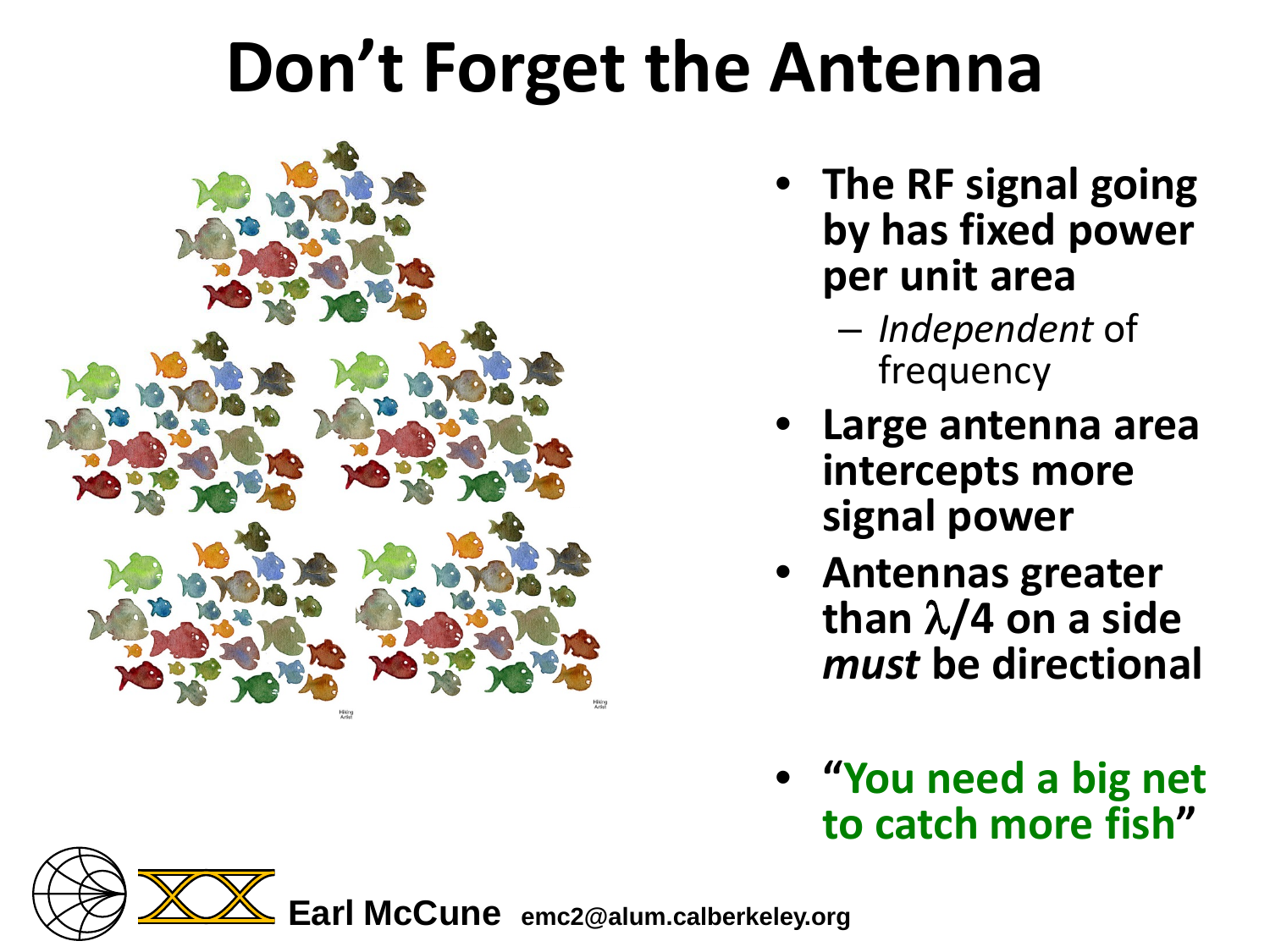# **Conclusions**

**Basic physics is clear on where power dissipation comes from**

- **Circuit linearity inherently minimizes available energy efficiency**
- **Quadrature modulation increases power dissipation in all communication circuitry blocks**
- **Long start-up and shut-down times keep the communication circuitry operating beyond communication times**

#### **To maximize Green Communication operation**

- **Build the TX using switching circuitry**
- **Adopt signals that can tolerate this switching circuitry** – *No envelope zero-crossings*
- **Use 1-dimensional modulations to reduce RX and BB power**
- *Then* **optimize the protocol**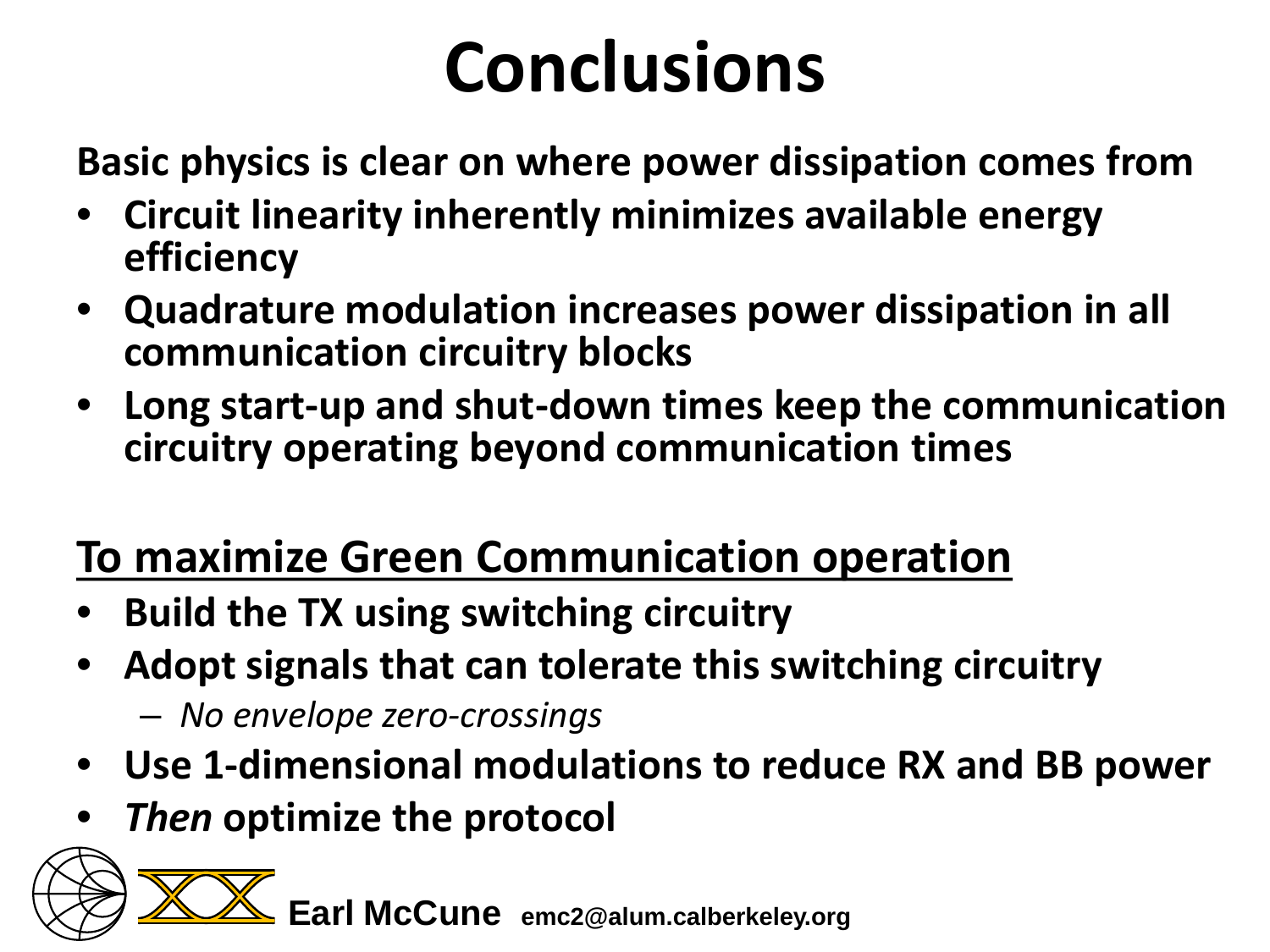#### **References**

- **E. McCune,** *Practical Digital Wireless Signals***, Cambridge University Press, 2010**
- **J. Joung, C-K. Ho, K. Adachi, S, Sun, "A Survey on Power-Amplifier-Centric Techniques for Spectrum and Energy Efficient Wireless Communications,"**  *IEEE Communications Surveys & Tutorials***, 2014 (early access)**
- **G-Y Le, Z. Xu, C. Xiong, C. Yang, S. Zhang, Y. Chen, S. Xu, "Energy-Efficient Wireless Communications: Tutorial, Survey, and Open Issues,"** *IEEE Wireless Communications***, Dec. 2011, pp. 28-35**
- **E. McCune, "This Emperor has No Clothes? " (A treatise on OFDM),** *IEEE Microwave Magazine***, June 2013, pp. 48-62**
- **H. Meyr, M. Moenclaey, S. A. Fechtel,** *Digital Communication Receivers***, Wiley Interscience, John Wiley & Sons, New York, 1998**
- **J. B. Anderson, T. Aulin, C-E Sundberg,** *Digital Phase Modulation***, Plenum Press (1986), page 28**
- **E. McCune, "Solving the Broken Sequence,"** *IEEE Microwave Magazine***, June 2014, pp. 40-55**

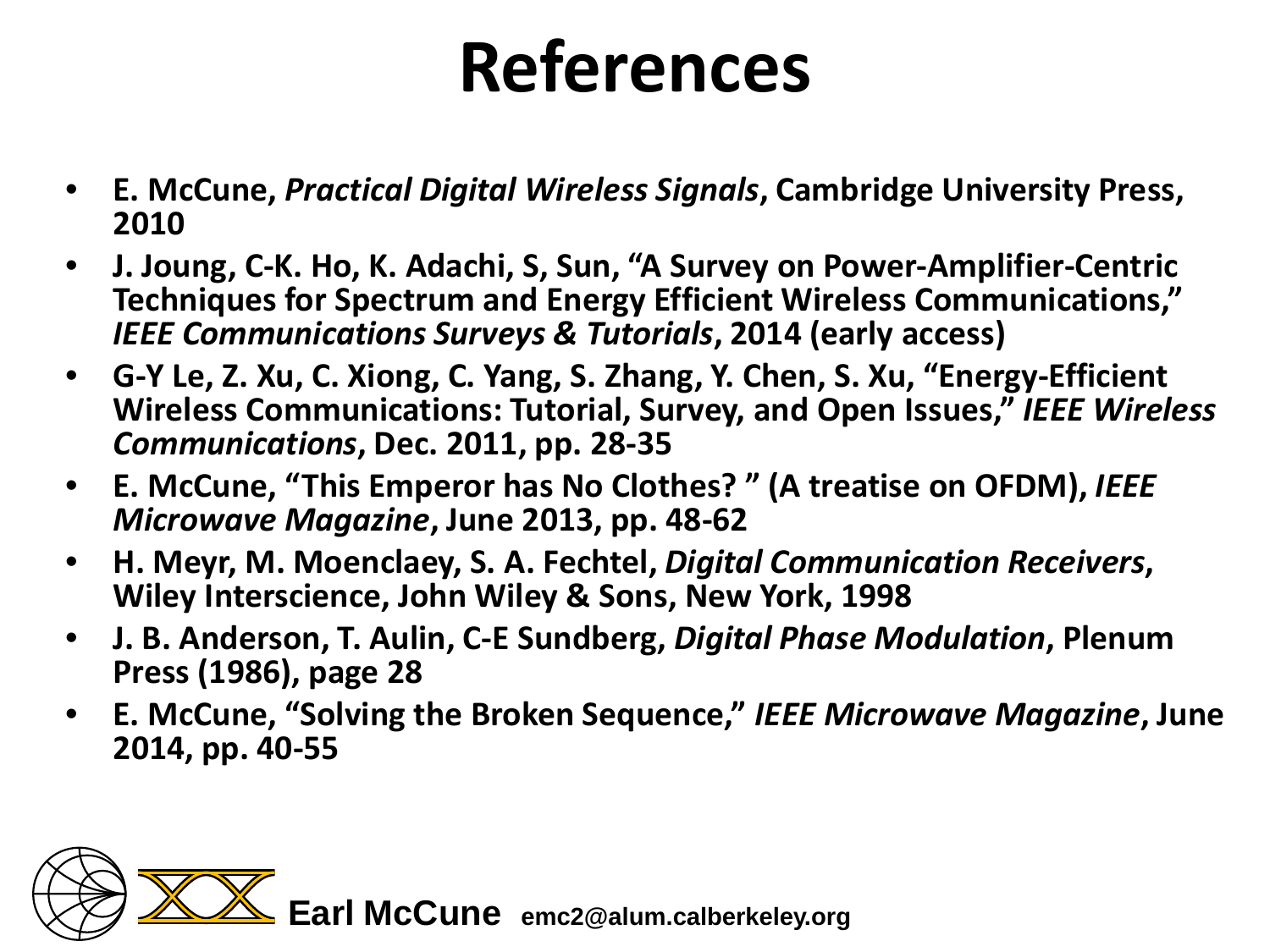# **Amplifier Power Transfer**



- **Power dissipated in the load is good**
- **Power dissipated in the transistor is bad**
- **This ratio is best at the signal voltage minimum** – At the knee voltage  $(V_k)$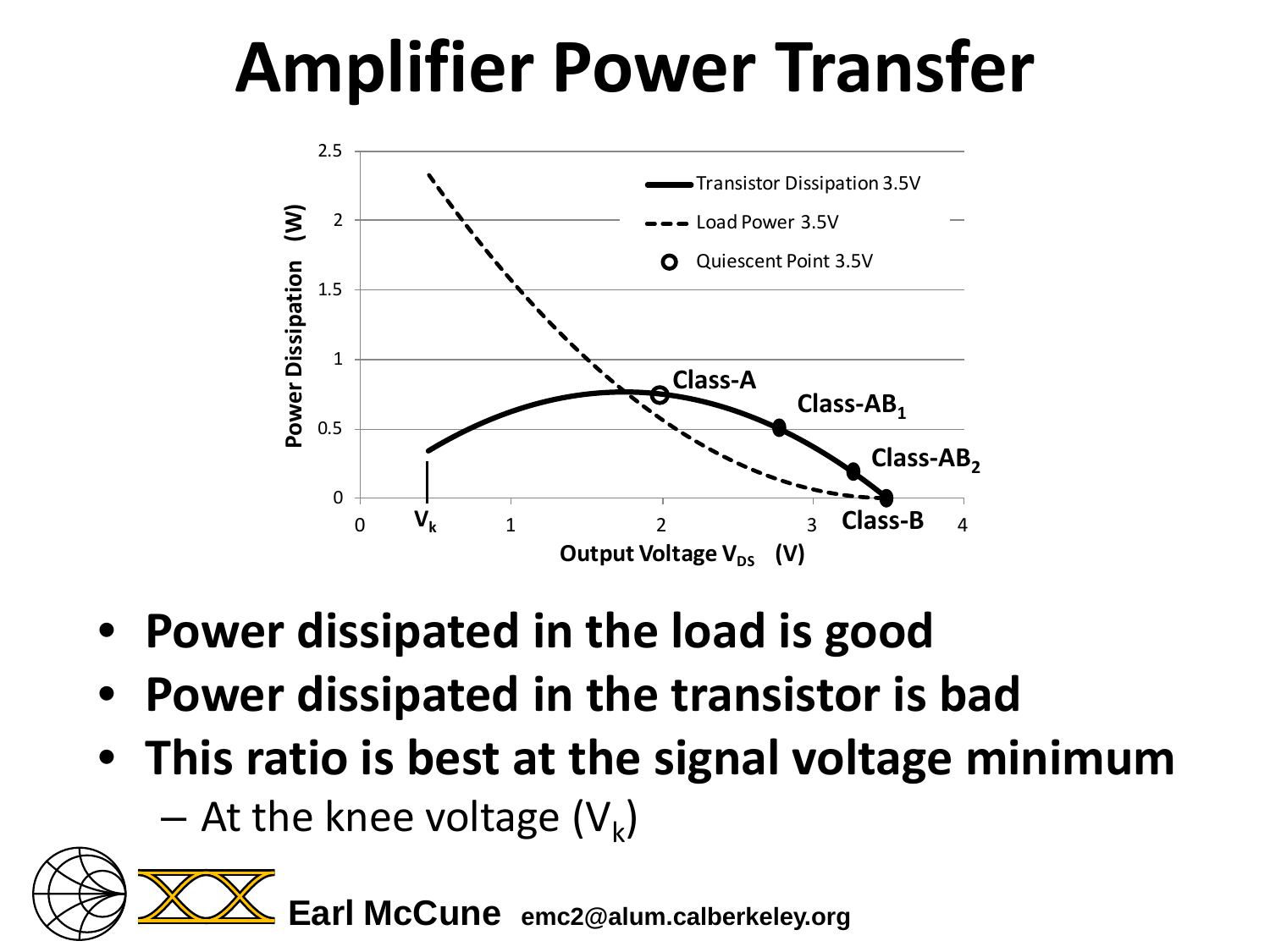# **Knee Voltage**



- **The boundary between resistive and CCS regions of transistor operation**
- **Easy to see for ideal**  $r_0 = \infty$  **devices**
- **Requires a definition (such as this) for general use across all devices**